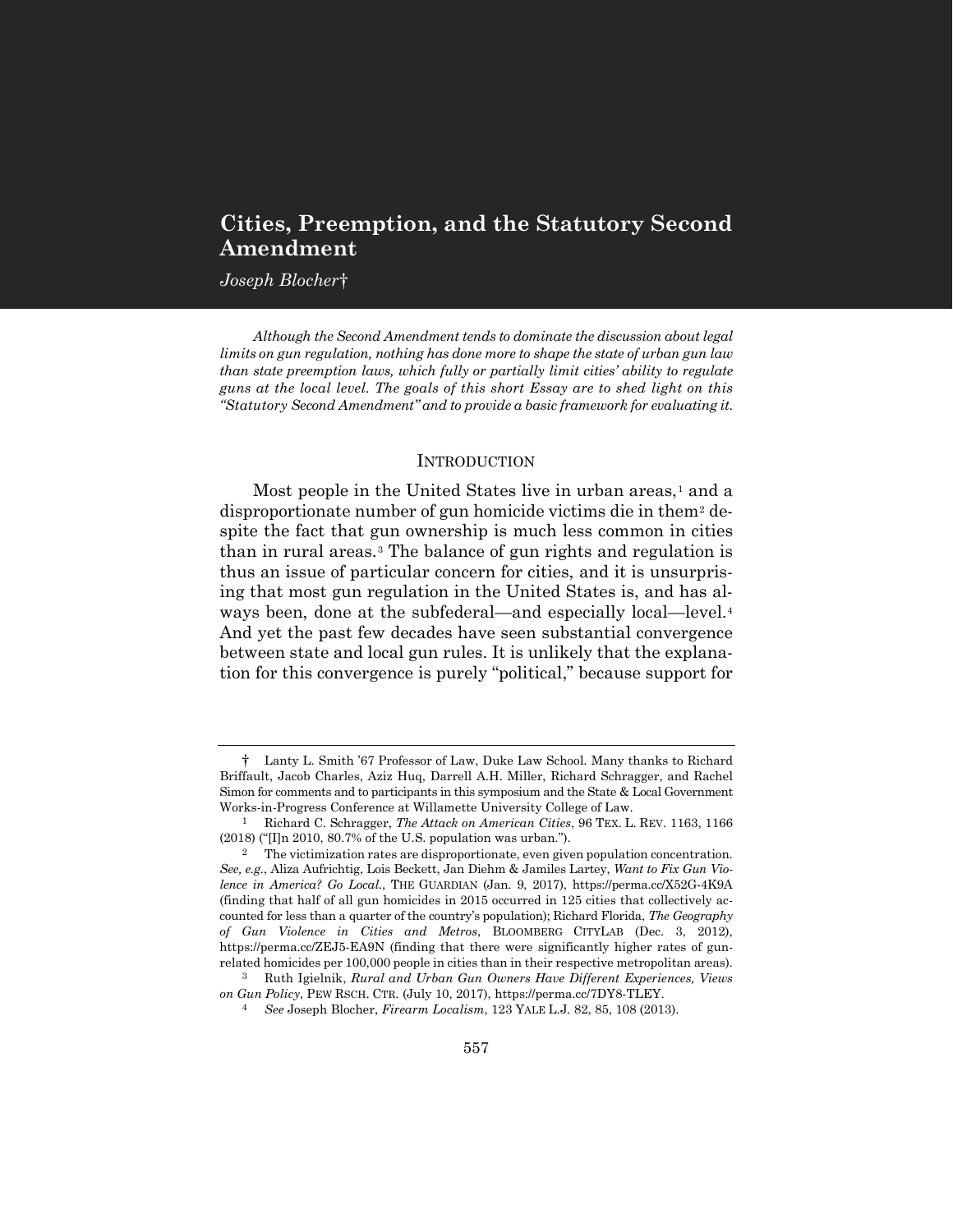gun regulation remains much higher in urban areas.[5](#page-1-0) Cities seem to be regulating guns less stringently than their residents would like. Are there legal explanations for this gap?

The Second Amendment is the most common explanation, but its impact in litigation has, in fact, been relatively muted, even after the Supreme Court's 2008 decision in *District of Columbia v. Heller*[6](#page-1-1) articulated an "individual" right to keep and bear arms for certain private purposes.[7](#page-1-2) That could change, of course, especially as the Supreme Court seems poised to reshape Second Amendment doctrine in significant ways.<sup>[8](#page-1-3)</sup> But for the moment, the U.S. Constitution is not the insurmountable obstacle feared by some advocates of regulation, nor is it the invincible champion conjured by their opponents.[9](#page-1-4)

<span id="page-1-7"></span>Yet guns do have significant statutory protections—laws that limit the legal capacities of litigants and legislatures.[10](#page-1-5) Some of these laws immunize gun sellers and manufacturers from a wide range of tort claims.[11](#page-1-6) Others apply to the government itself—for

<span id="page-1-4"></span>9 *See* JOSEPH BLOCHER & DARRELL A.H. MILLER, THE POSITIVE SECOND AMENDMENT: RIGHTS, REGULATION, AND THE FUTURE OF *HELLER* 10 (2018) (arguing that the Second Amendment can and does reasonably accommodate both rights and regulation).

<span id="page-1-8"></span><span id="page-1-0"></span><sup>5</sup> PEW RSCH. CTR., IN GUN DEBATE, SEVERAL OPTIONS DRAW MAJORITY SUPPORT 10 (2013), https://perma.cc/7KLN-CZ8N (finding that 60% of rural residents said it was more important to protect gun rights than to control gun ownership, while only 37% said it was more important to control ownership; for urban residents the figures were nearly the inverse: 37% prioritized gun rights, and 57% prioritized gun control); CNN & ORC, POLL: MARCH 15 TO 17, 2013, at 41 (2013), https://perma.cc/3XLK-H666 (finding that 72% of rural residents believed that there should be either "no restrictions" or "minor restrictions" on guns while only 46% of urban residents endorsed those positions).

 $6$  554 U.S. 570 (2008).

*Id.* at 595.

<span id="page-1-3"></span><span id="page-1-2"></span><span id="page-1-1"></span><sup>8</sup> *See* Adam Liptak, *Justices' Questions Suggest New York Gun Control Law Is Unlikely to Survive*, N.Y. TIMES (Nov. 3, 2021), https://perma.cc/V43G-QDRZ. The Court is currently considering a case that is likely to extend the right to keep and bear arms outside the home. *See* N.Y. State Rifle & Pistol Ass'n v. Corlett, 141 S. Ct. 2566 (2021) (order granting petition for writ of certiorari on the question of "[w]hether the State's denial of petitioners' applications for concealed-carry licenses for self-defense violated the Second Amendment").

<span id="page-1-5"></span><sup>10</sup> For a deeper and more comprehensive overview of these laws, see Jacob D. Charles, *Securing Gun Rights by Statute: The Right to Keep and Bear Arms Outside the Constitution*, 120 MICH. L. REV. (forthcoming 2022) (manuscript at 8–36), https://perma.cc/ST2J-7H83; David B. Kopel, *The Right to Arms in the Living Constitution*, 2010 CARDOZO L. REV. DE NOVO 99, 123–25 (noting that "the last several decades have seen a litany of statewide legislation designed to protect the right to arms" and providing examples).

<span id="page-1-6"></span><sup>11</sup> *See, e.g.*, Protection of Lawful Commerce in Arms Act, Pub. L. No. 109-92, 119 Stat. 2095 (2005) (codified at 15 U.S.C. §§ 7901–7903, 18 U.S.C. §§ 922, 924 (2012)). When the Act was signed into law, National Rifle Association leader Wayne LaPierre called it "the most significant piece of pro-gun legislation in twenty years." *President Bush Signs "Protection of Lawful Commerce in Arms Act" Landmark NRA Victory Now Law*, NRA POL. VICTORY FUND (Oct. 26, 2005), https://perma.cc/PU4C-4URT.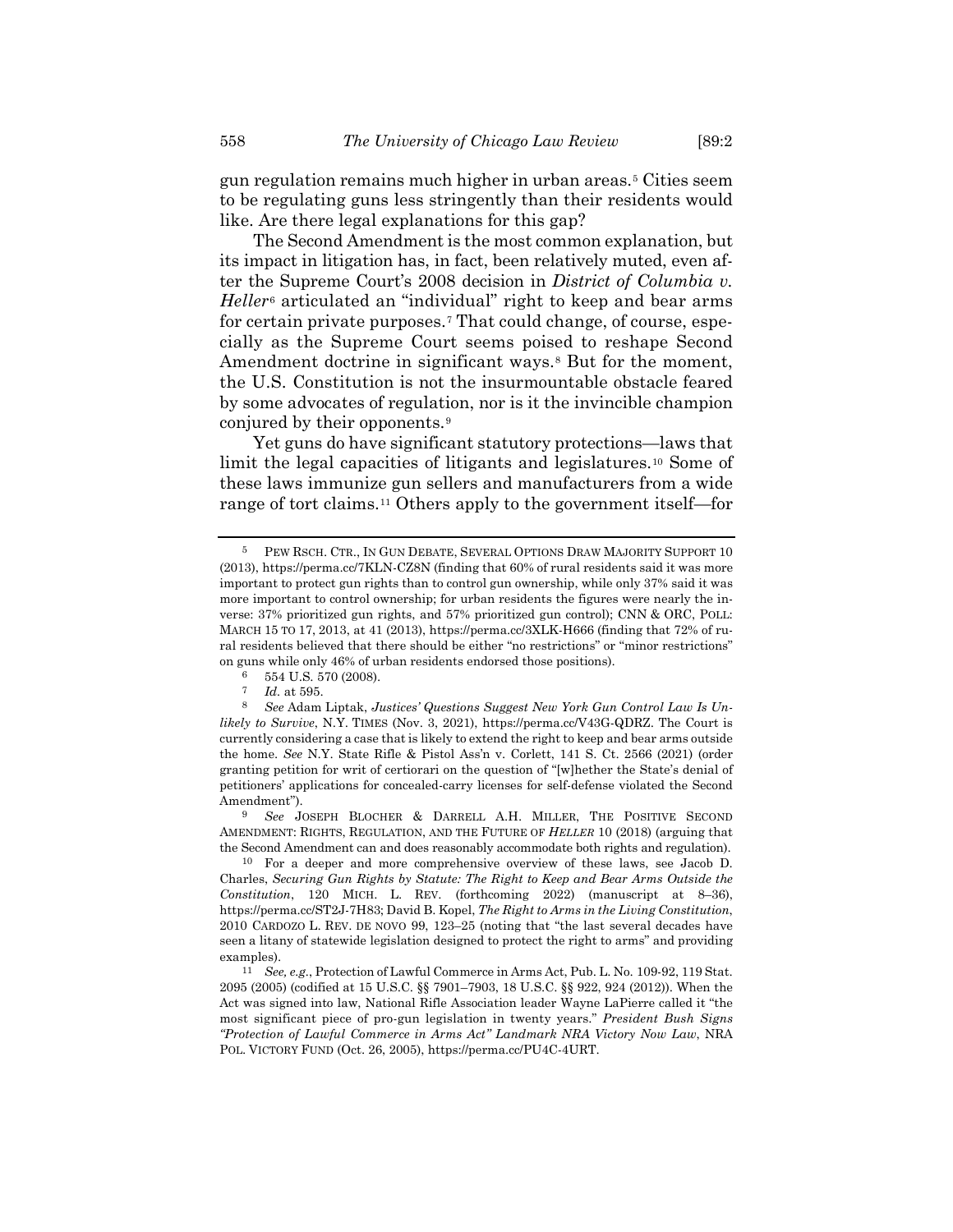example, by limiting recordkeeping<sup>[12](#page-2-0)</sup> and funding for gun-related research.[13](#page-2-1)

<span id="page-2-5"></span>As a practical matter, though, nothing has done more to shape contemporary gun regulation than state preemption laws, which fully or partially eliminate cities' ability to regulate guns at the local level.[14](#page-2-2) Although the claim is admittedly hard to prove, it is likely that these preemption laws—nearly all of which were adopted in the past forty years—have kept more gun regulations off the books in the past two decades than has the Second Amendment in more than two centuries (including in the nearly 1,500 cases filed since *Heller*)[.15](#page-2-3) In effect, preemption laws restrict gun laws in precisely the places—cities—where they are most viable[16](#page-2-4) and provide broader protection for the right to keep and bear arms than the Constitution has ever done.

<span id="page-2-6"></span>The goals of this short Essay are to shed light on this "statutory Second Amendment" and to provide a basic framework for evaluating it. The latter does not reduce to a simple argument for or against preemption because different kinds of gun regulation raise different issues regarding local variation. Uniform rules may be necessary for disarming domestic abusers or imposing manufacturing requirements—the costs and benefits of such laws are unlikely to depend much on location, and their enforcement must be done at a broad level in order to be effective. By contrast, there are good reasons to think that restrictions on public

Other anti–gun control laws that apply to individuals include "take your gun to work" laws, which effectively require businesses to permit guns onto their private property. For an explanation of these laws and an argument that they implicate businesses' own Second Amendment rights, see Joseph Blocher, *The Right Not to Keep or Bear Arms*, 64 STAN. L. REV. 1, 41–45 (2012).

<span id="page-2-0"></span><sup>12</sup> The Tiahrt Amendments limit the ability of the Bureau of Alcohol, Tobacco, Firearms, and Explosives to require dealers to report their inventories. *See* Consolidated Appropriations Act, 2010, Pub. L. No. 111-117, 123 Stat. 3034, 3128–29 (2009).

<span id="page-2-1"></span><sup>13</sup> The Dickey Amendment provides that "none of the funds made available for injury prevention and control at the Centers for Disease Control and Prevention may be used to advocate or promote gun control." Department of Health and Human Services Appropriations Act of 1997, Pub. L. No. 104-208, 110 Stat. 3009, 3244 (1996). In practice, it has meant a near-total denial in federal funding for gun-violence-related research. *See* Jonathan M. Metzl, *The Dickey Amendment on Federal Funding for Research on Gun Violence: A Legal Dissection*, 108 AM. J. PUB. HEALTH 865, 866 (2018).

<span id="page-2-2"></span><sup>14</sup> *See* Rachel Simon, *The Firearm Preemption Phenomenon: Taking Aim at State Restrictions on Local Gun Policy*, 43 CARDOZO L. REV. (forthcoming 2022) (manuscript at 33–43), https://papers.ssrn.com/sol3/papers.cfm?abstract\_id=3623529.

<span id="page-2-3"></span><sup>15</sup> *See* Eric Ruben & Joseph Blocher, *From Theory to Doctrine: An Empirical Analysis of the Right to Keep and Bear Arms After* Heller, 67 DUKE L.J. 1433, 1471–86 (2018) (providing an empirical overview of the constitutional doctrine and trends).

<span id="page-2-4"></span><sup>16</sup> Monica Davey & Adeel Hassan, *When Cities Try to Limit Guns, State Laws Bar the Way*, N.Y. TIMES (Aug. 15, 2019), https://perma.cc/63DU-B3L4.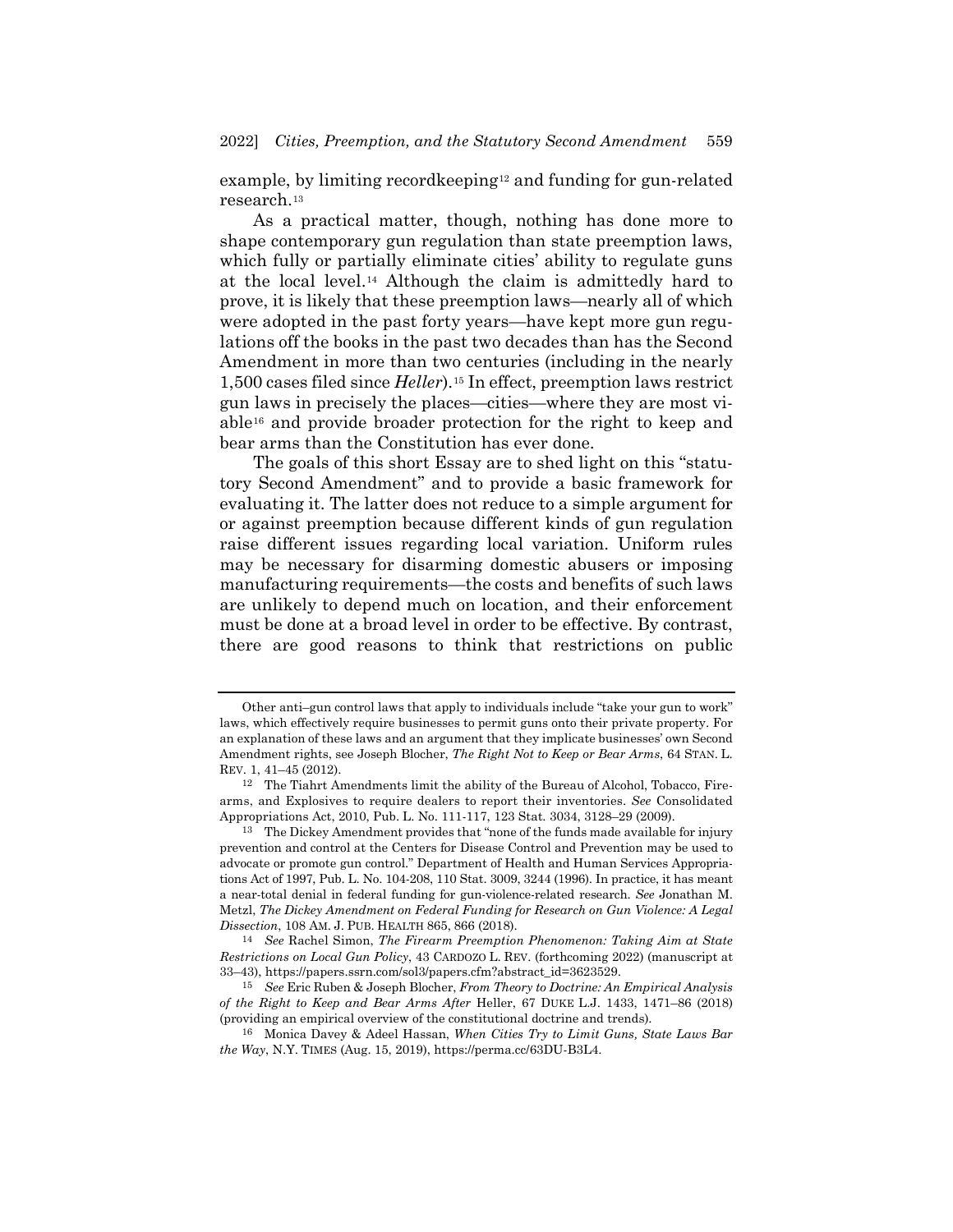carrying and high-powered weapons could vary between cities and rural areas. As this Essay was being written, a gunman used an assault weapon to kill ten people in a Boulder, Colorado, grocery store. Such weapons had been forbidden under a local ordinance until just ten days before the massacre, when the ordinance was struck down on preemption grounds.<sup>[17](#page-3-0)</sup> A few months later, Colorado repealed its preemption law, suggesting that there is still room for change.[18](#page-3-1) And at oral argument in *New York State Rifle & Pistol Association v. Bruen*[19—](#page-3-2)the Second Amendment case currently pending before the Supreme Court—many of the Justices seemed sympathetic to the idea of local tailoring, even in the context of a federal constitutional claim. Justice Clarence Thomas asked, "Why can't you have a . . . tailored approach for [the] Second Amendment based upon if it's density in New York City, if that's a problem, the subway, then you have a different set of concerns in upstate New York?["20](#page-3-3) Justice Elena Kagan called such an approach "completely intuitive."[21](#page-3-4)

<span id="page-3-7"></span>As with any nationwide narrative involving developments in state law, there are important variations. But in this particular case, and in keeping with this Symposium's theme, Chicago can serve as the story's protagonist because gun violence is such a visceral reality here and the city has faced significant practical, constitutional, and statutory obstacles in trying to address it.

<span id="page-3-8"></span>The opening sentence of a report by the Chicago Police Department puts the matter in stark terms: "Gun violence is Chicago's most urgent problem."[22](#page-3-5) Whatever one thinks of the superlative, it is hard to deny the urgency. One study notes that "in the City of Chicago . . . the homicide rate has averaged from sixteen to eighteen per one hundred thousand people in recent years about three times the national average."[23](#page-3-6) Notably, "almost all

<span id="page-3-9"></span><span id="page-3-0"></span><sup>17</sup> Joseph Blocher, Opinion, *American Cities Have Always Regulated Guns. Now, Most Can't.*, WASH. POST (Mar. 25, 2021), https://perma.cc/NY3W-TZET.

<span id="page-3-1"></span><sup>18</sup> Zusha Elinson, *Colorado Lets Cities Set Their Own Gun Laws, and Boulder Plans to Move Quickly*, WALL ST. J. (June 19, 2021), https://www.wsj.com/articles/colorado-lets-cities -set-their-own-gun-laws-and-boulder-plans-to-move-quickly-11624121655.

<sup>19</sup> No. 20-843 (U.S. filed Dec. 23, 2020).

<sup>20</sup> Transcript of Oral Argument at 78, *Bruen*, No. 20-843 (U.S. Nov. 3, 2021).

<span id="page-3-4"></span><span id="page-3-3"></span><span id="page-3-2"></span><sup>&</sup>lt;sup>21</sup> *Id.* at 74 ("Ilt seems completely intuitive to me, and I think to many people, ... that there should be different gun regimes in New York City than in rural counties upstate.").

<span id="page-3-5"></span><sup>22</sup> OFF. OF THE MAYOR & CHI. POLICE DEP'T, CITY OF CHI., TRACING THE GUNS: THE IMPACT OF ILLEGAL GUNS ON VIOLENCE IN CHICAGO 1 (2014), https://perma.cc/CT6J-VCFC ("In 2012 the Chicago Police Department confiscated 7,624 guns, which is more gun recoveries *per capita* than LA and NYC combined.").

<span id="page-3-6"></span><sup>23</sup> Philip J. Cook, Richard J. Harris, Jens Ludwig & Harold A. Pollack, *Some Sources of Crime Guns in Chicago: Dirty Dealers, Straw Purchasers, and Traffickers*, 104 J. CRIM. L. & CRIMINOLOGY 717, 719 (2015).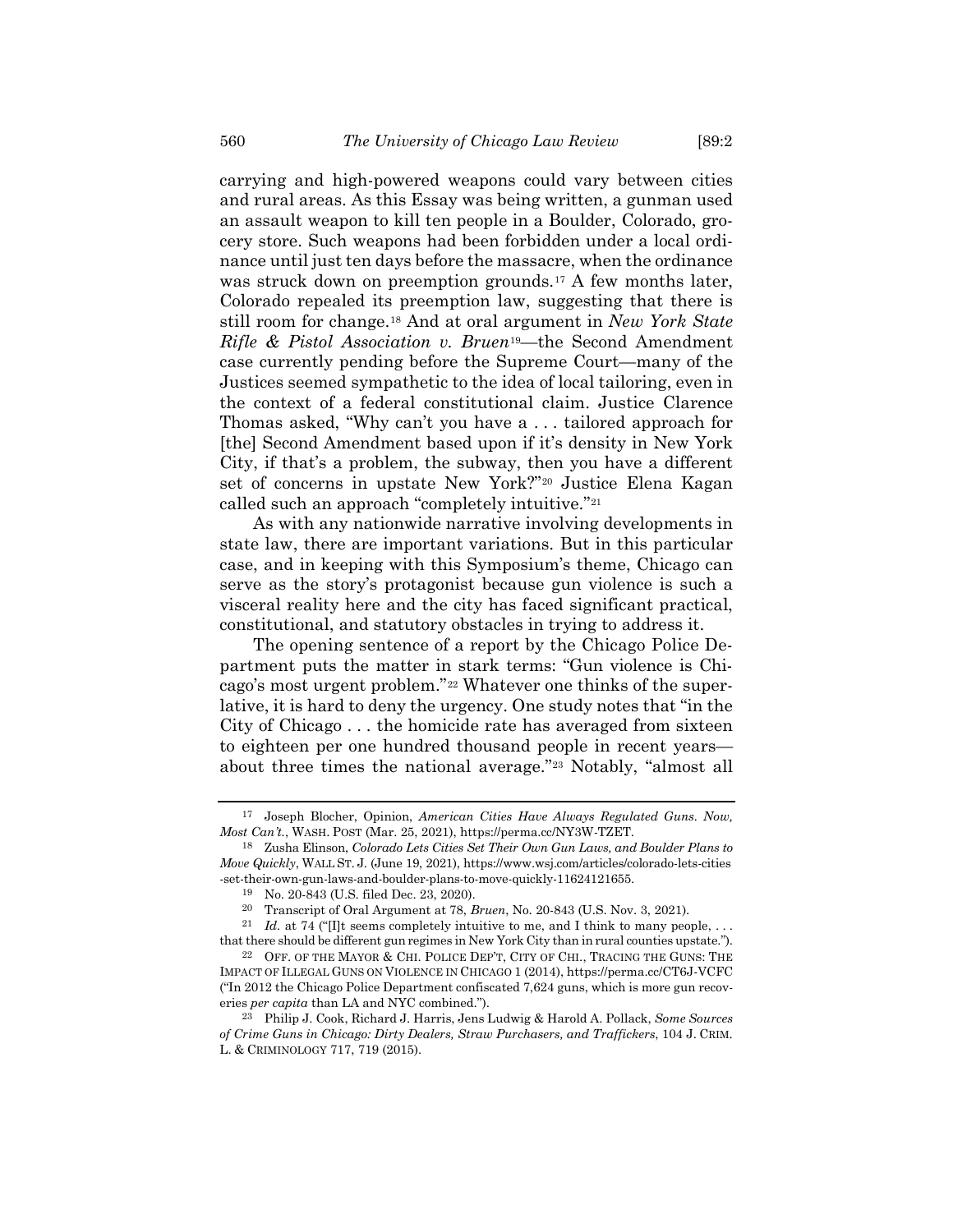murders in Chicago are committed by gun. The percentage in recent years has been in the 80%–85% range, far above the national average of about 68%.["24](#page-4-0) And even those citywide statistics do not tell the full story because there are important geographic differences within the cit[y25](#page-4-1) and the costs of gun misuse go beyond those who are actually hit with bullets.<sup>[26](#page-4-2)</sup>

<span id="page-4-8"></span><span id="page-4-7"></span>Chicago's efforts to staunch the bleeding with regulation have run into some constitutional hurdles, giving the city a prominent role in the recent wave of Second Amendment litigation. While *Heller* is deservedly credited (or blamed) for imbuing the right to keep and bear arms with new meaning, the practical scope of that holding expanded significantly when *McDonald v. City of Chicago*[27](#page-4-3) made it applicable to state and local governments.[28](#page-4-4) Chicago's gun laws have been repeatedly challenged—sometimes successfully in *McDonald* and after.[29](#page-4-5) A native son of Chicago, Justice John Paul Stevens—who dissented in both *Heller* and *McDonald*—was the most prominent and powerful judicial critic of these doctrinal developments, calling for *Heller* to be overturned and the Second Amendment to be repealed[.30](#page-4-6) Chicago, in short, has been a central player in the modern Second Amendment debate. In fact, although

<span id="page-4-2"></span>26 Marika Iszczyszyn, *Responding to Chicago's Invisible Gun Violence Victims*, 25 ANNALS HEALTH L. ADVANCE DIRECTIVE 124, 126 (2016) ("In poor, high-crime neighborhoods, such as Chicago's South and West Sides, gun violence is prevalent and affects children on the sidelines in the devastating form of PTSD."). For an argument that prevention of these harms—and not just wrongful shootings—is also an important regulatory interest, see Joseph Blocher & Reva B. Siegel, *When Guns Threaten the Public Sphere: A New Account of Public Safety Regulation Under* Heller, 116 NW. U. L. REV. 139, 160–63 (2021).

<sup>24</sup> *Id.* at 731.

<span id="page-4-1"></span><span id="page-4-0"></span><sup>25</sup> *See id.* at 719 (noting that Chicago's citywide homicide rate "masks large and persistent geographic differences"); JOCELYN FONTAINE, NANCY LA VIGNE, DAVID LEITSON, NKECHI ERONDU, CAMERON OKEKE & ANAMIKA DWIVEDI, URB. INST., "WE CARRY GUNS TO STAY SAFE" 1 (2018) (noting that Chicago's homicides and shootings "are concentrated on the West and South Sides"); Sarah Nagy, *Who's in the Sights: Fighting the Illegal Effects of Legal Gun Ownership in Chicago*, 21 PUB. INT. L. REP. 35, 37 (2015) ("[T]he rate of legal gun ownership per capita is highest not in the highest-crime areas, but in the lowest-crime areas." (citing Devin Hughes & Evan Defilippis, *Data Shows Highest Rates of Illinois Concealed Carry Permits in Low-Crime Zip Codes—Not More Dangerous Chicago Neighborhoods*, THE TRACE (July 10, 2015), https://perma.cc/CRF8-8SKY)).

<sup>27</sup> 561 U.S. 742 (2010).

<sup>28</sup> *Id.* at 750.

<span id="page-4-5"></span><span id="page-4-4"></span><span id="page-4-3"></span><sup>29</sup> *See, e.g.*, Ezell v. City of Chicago, 651 F.3d 684, 690 (7th Cir. 2011); Ezell v. City of Chicago, 846 F.3d. 888, 890 (7th Cir. 2017).

<span id="page-4-6"></span><sup>30</sup> *See, e.g.*, John Paul Stevens, *The Supreme Court's Worst Decision of My Tenure*, THE ATLANTIC (May 14, 2019), https://perma.cc/JD6U-334A; John Paul Stevens, Opinion, *Repeal the Second Amendment*, N.Y. TIMES (Mar. 27, 2018), https://perma.cc/PLE5-BFHV. Justice Stevens probably wrote more about the Second Amendment than any other member of the Court ever has. *See* Joseph Blocher & Darrell A.H. Miller, *Stevens, J., Dissenting: The Legacy of* Heller, 109 JUDICATURE, Fall 2019, https://perma.cc/PF34-5RQC.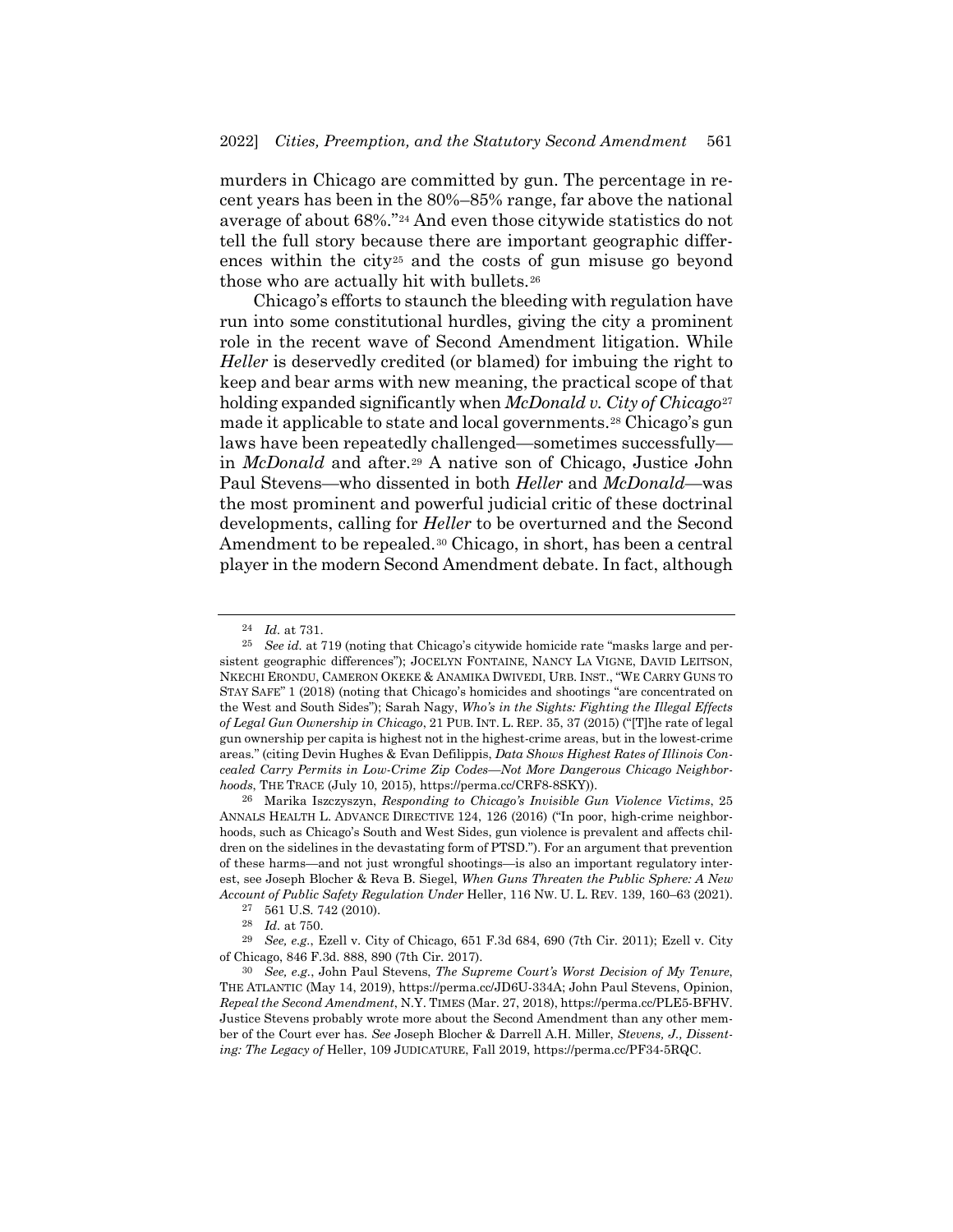it is not a party to *Bruen*, Chicago was a topic of discussion at oral argument. Paul Clement, representing the challengers, pointed to Chicago as a jurisdiction that has taken significant steps to regulate guns despite not having a restriction like the New York law being challenged.[31](#page-5-0) Justice Kagan responded, "I mean, most people think that Chicago is, like, the [ ] the world's worst city with respect to gun violence, Mr. Clement."[32](#page-5-1) She quickly added, "Chicago doesn't think that, but everybody else thinks it about Chicago."[33](#page-5-2)

But in terms of the legal impact on gun regulation in the United States, the more significant story unfolded decades earlier in Chicago's suburbs. In June 1981—a year before Chicago passed the handgun restriction that would eventually be struck down in *McDonald*[34](#page-5-3)—the Village of Morton Grove, Illinois, banned the sale and private possession of handguns within municipal limits,[35](#page-5-4) giving residents until February 1982 to dispose of their guns.[36](#page-5-5) The backlash was swift, severe, and nationwide, effectively generating the rise of gun preemption laws.

<span id="page-5-12"></span><span id="page-5-11"></span>This Essay begins by telling the story of the first wave of preemption laws<sup>[37](#page-5-6)</sup> and then turns to the current and more punitive preemption movement.[38](#page-5-7) The second Part of the Essay then provides some brief thoughts on how to evaluate the distribution of gun regulation authority between states and cities[.39](#page-5-8)

### I. MORTON GROVE AND THE SPREAD OF PREEMPTION LAWS

State preemption of local regulation has been the subject of substantial scholarly conversation in recent years.[40](#page-5-9) But, traditionally, firearms-law scholars have not paid as much attention to preemption as they have to the Second Amendment.[41](#page-5-10) This is a

 $\frac{32}{33}$  *Id.* 

<span id="page-5-7"></span><span id="page-5-6"></span><span id="page-5-5"></span>36 Andrew Kirby, *Law and Disorder: Morton Grove and the Community Control of Handguns*, 11 URB. GEOGRAPHY 474, 477 (1990).

<span id="page-5-13"></span><sup>31</sup> Transcript of Oral Argument, *supra* note [20,](#page-3-7) at 36.

<sup>33</sup> *Id.*

<sup>34</sup> *See McDonald*, 561 U.S. at 750–51.

<span id="page-5-4"></span><span id="page-5-3"></span><span id="page-5-2"></span><span id="page-5-1"></span><span id="page-5-0"></span><sup>35</sup> Professor Kristin Goss provides the most detailed account that I have found of the Morton Grove ordinance and the response to it. *See* Kristin A. Goss, *Policy, Politics, and Paradox: The Institutional Origins of the Great American Gun War*, 73 FORDHAM L. REV. 681, 703–08 (2004).

<sup>37</sup> *See infra* Part I.A.

<sup>38</sup> *See infra* Part I.B.

<sup>39</sup> *See infra* Part II.

<sup>40</sup> *See, e.g.*, *infra* notes [80](#page-10-0)[–86](#page-11-0) and accompanying text.

<span id="page-5-10"></span><span id="page-5-9"></span><span id="page-5-8"></span><sup>41</sup> This is simply a comparative claim; there are of course interesting and important counterexamples. *See, e.g.*, David Fagundes & Darrell A.H. Miller, *The City's Second*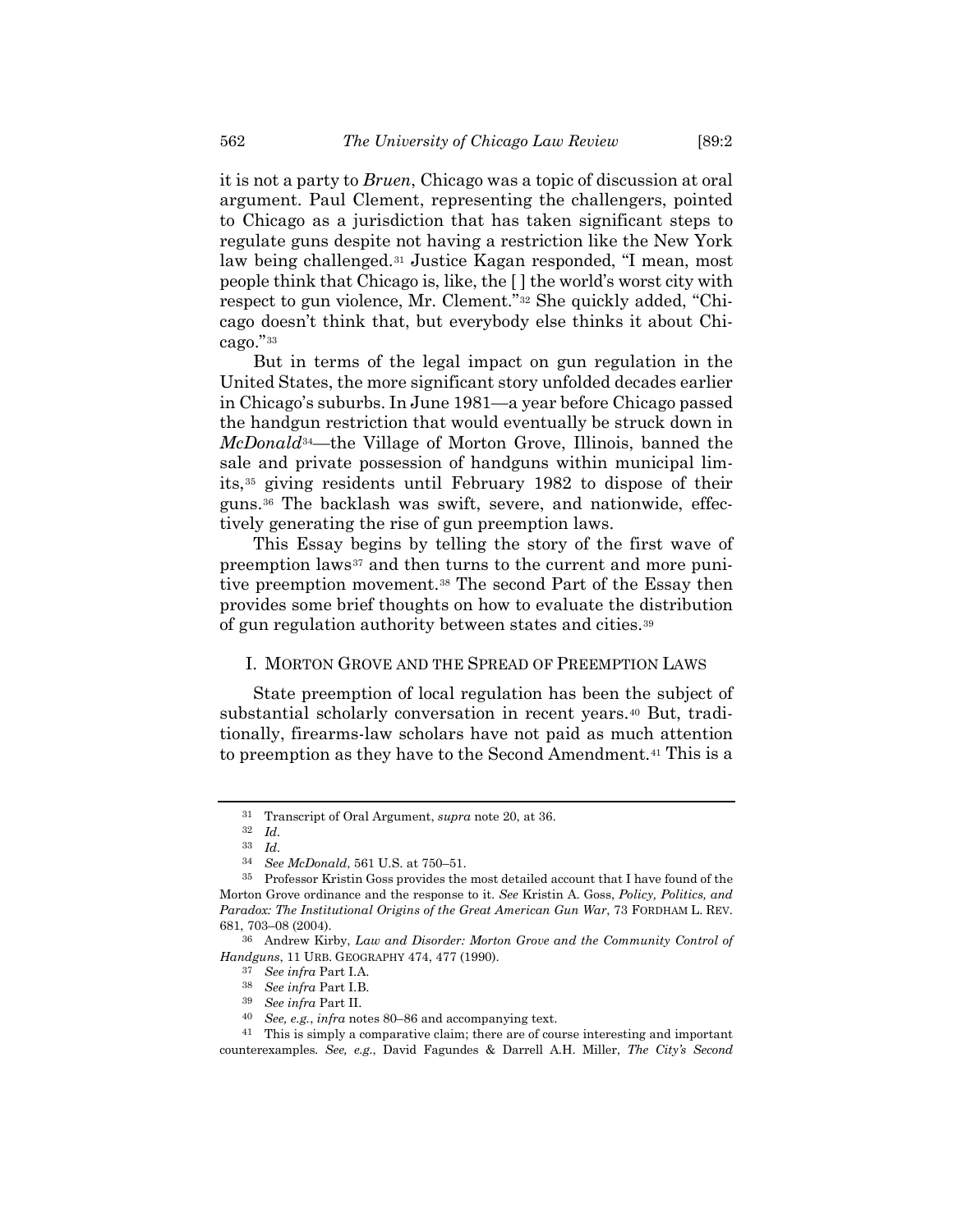missed opportunity, both because firearms-preemption laws were among the vanguard in the larger preemption movement<sup>[42](#page-6-0)</sup> and because they pose major obstacles to local gun control in many states.[43](#page-6-1) Such laws arose in two main waves.

### A. The First Wave

It is not an overstatement to say that Morton Grove's handgun ban did for preemption what D.C.'s did for the Second Amendment. As one scholar put it, after the preemption movement had gained steam, "'Morton Grove' ha[d] become a metaphor for the right of the jurisdiction to pass such ordinances, and a codeword for those who resist gun control, such as the members of the National Rifle Association."[44](#page-6-2) In 1986, a National Rifle Association (NRA) brief noted that further enactment of preemption laws "remains the top legislative priority,"[45](#page-6-3) and an NRA spokesman said that "the debate has shifted from national to State levels where hard-fought campaigns . . . are being waged."<sup>[46](#page-6-4)</sup>

<span id="page-6-6"></span>The NRA won nearly all these campaigns. As Professor Richard Schragger notes of preemption laws, "The firearms industry has been particularly successful in large part because the National Rifle Association has acted aggressively at the state level."[47](#page-6-5) Morton Grove's prohibition provided an especially powerful opportunity for the NRA to deploy what has traditionally been one of its most effective arguments—that gun rights advocates must act quickly and decisively to prevent full-scale gun

*Amendment*, 106 CORNELL L. REV. 677, 728–43 (2021); Simon, *supra* note [14.](#page-2-5) Rachel Simon's article in particular provides a deep and thorough analysis of preemption laws.

<span id="page-6-0"></span><sup>42</sup> Emily Badger, *Blue Cities Want to Make Their Own Rules. Red States Won't Let Them.*, N.Y. TIMES (July 6, 2017), https://perma.cc/U83W-SWX9 (tracing current preemption laws involving a broad range of subject matters to the tobacco and firearm laws of the 1980s and 1990s).

<span id="page-6-1"></span><sup>43</sup> *See* Richie Feder & Lewis Rosman, *State Preemption of Local Government: The Philadelphia Story*, 49 ENV'T L. REP. 10772, 10775 (2019) ("The single most dramatic and significant preemption—from Philadelphia's perspective—is the General Assembly's preemption of almost any regulation of the ownership, possession or transfer of firearms."); *see also* Firearms Owners Against Crime v. Lower Merion Township, 151 A.3d 1172, 1179– 80 (Pa. Commw. Ct. 2016) (concluding that the township lacked the power to prohibit guns on property owned by the township, such as public parks).

<sup>44</sup> Kirby, *supra* note [36,](#page-5-11) at 475.

<span id="page-6-3"></span><span id="page-6-2"></span><sup>45</sup> Darwin Farrar, *In Defense of Home Rule: California's Preemption of Local Firearms Regulation*, 7 STAN. L. & POL'Y REV. 51, 53–54 (1996) (quoting NAT'L RIFLE ASSOC. OF AM. INST. FOR LEGIS. ACTION, NRA-ILA STATE LEGISLATIVE ISSUE BRIEF (1986)).

<span id="page-6-5"></span><span id="page-6-4"></span><sup>46</sup> Kirby, *supra* note [36,](#page-5-11) at 479 (quoting Ted Lattanzio, *Florida Gun Owners and Lawmen Stand Together*, AM. RIFLEMAN, May 1987, at 42, 42–43).

<sup>47</sup> Schragger, *supra* note [1,](#page-0-5) at 1170.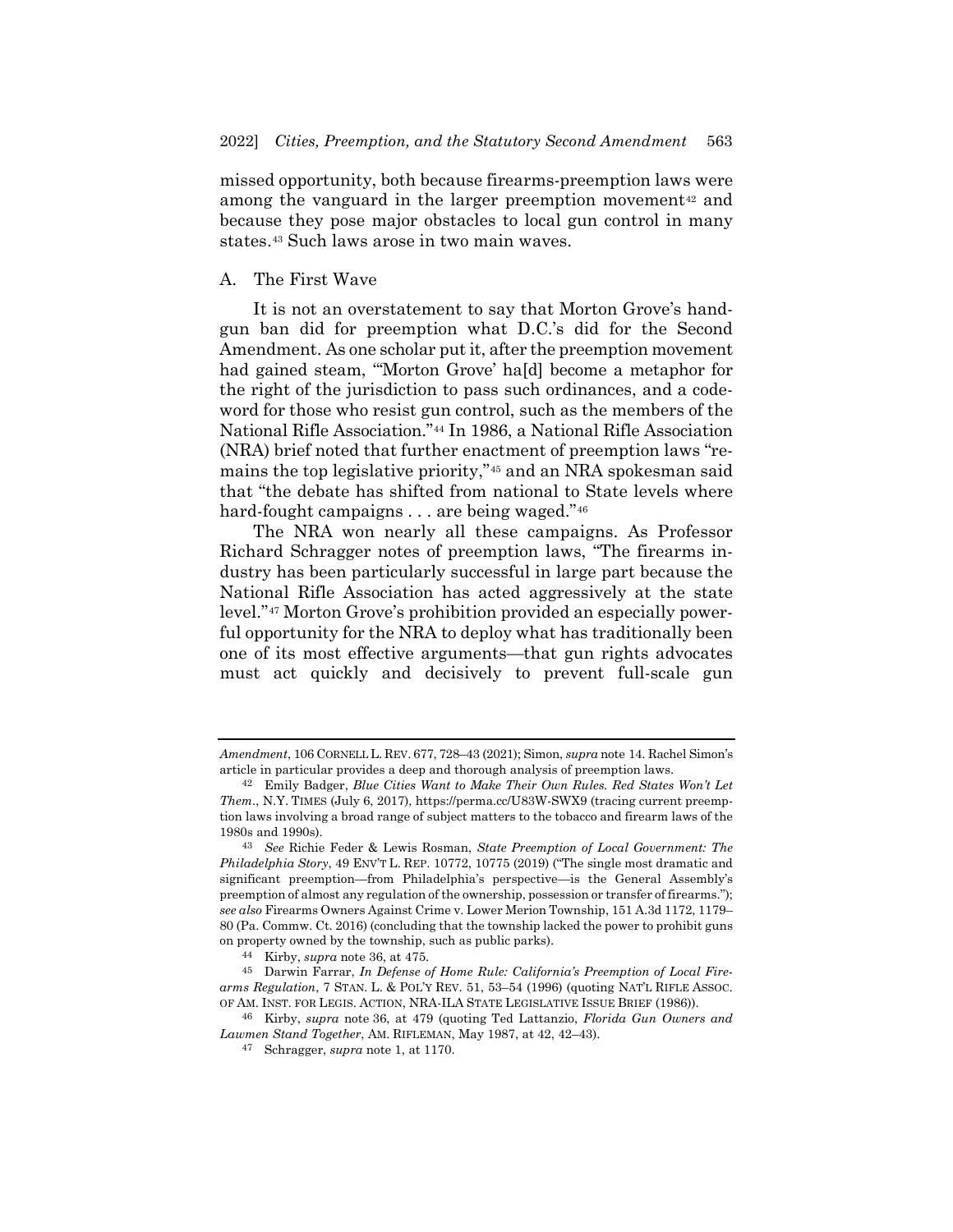<span id="page-7-11"></span><span id="page-7-10"></span>prohibition.[48](#page-7-1) As a spokesman put it, "We are focusing our attention on Morton Grove . . . because their actions exemplify what we believe is the first step toward banning all gun possession."[49](#page-7-2) (Such bans never materialized, even in states with no preemption laws.)

These preemption laws varied in how much legal regulation they prevented: some forbade all regulation (at least nominally), others did the same but with enumerated exceptions, and yet others prohibited only specific types of regulation.[50](#page-7-3) State preemption laws eventually targeted more than specific regulations like those enacted in Morton Grove. In the late 1990s, a series of municipal lawsuits threatened to do to the gun industry what other mass tort claims had done to the tobacco industry.[51](#page-7-4) Between 1998 and 2000, twenty-nine cities—including Chicago—sued the gun industry.[52](#page-7-5) Chicago and others adopted a public-nuisance theory, alleging that the industry's actions "created 'an unreasonable jeopardy to the public's health, welfare and safety' and 'a disturbance and reasonable apprehension of danger to person and prop-erty."<sup>[53](#page-7-6)</sup>

<span id="page-7-9"></span><span id="page-7-0"></span>This municipal litigation represented an existential threat to the gun industry, and some states passed laws explicitly preempting it.[54](#page-7-7) These state laws were soon backed up by the federal Protection of Lawful Commerce in Arms Act<sup>[55](#page-7-8)</sup> (PLCAA), which made it impossible to assert liability against gun sellers

<span id="page-7-1"></span><sup>48</sup> *See* OSHA GRAY DAVIDSON, UNDER FIRE: THE NRA AND THE BATTLE FOR GUN CONTROL 149 (Univ. of Iowa Press expanded ed. 1998) (1993) (calling this the "Armageddon Appeal"). For a general account of constitutional rhetoric in the gun debate, see generally Joseph Blocher, *Gun Rights Talk*, 94 B.U. L. REV. 813 (2014).

<span id="page-7-2"></span><sup>49</sup> Goss, *supra* note [35,](#page-5-12) at 704–05 (alteration omitted) (quoting Nathaniel Sheppard Jr., *Illinois Town Faces Lawsuit After Limiting Pistol Use*, N.Y. TIMES (July 4, 1981), https://perma.cc/84T8-KFP4).

<sup>50</sup> For a helpful and detailed overview, see Simon, *supra* note [14,](#page-2-5) at 24–27.

<span id="page-7-4"></span><span id="page-7-3"></span><sup>51</sup> For commentary on this litigation movement, see Philip J. Cook, Jens Ludwig & Adam M. Samaha, *Gun Control After* Heller*: Threats and Sideshows from a Social Welfare Perspective*, 56 UCLA L. REV. 1041, 1055–56 (2009). *See generally* SUING THE GUN INDUSTRY: A BATTLE AT THE CROSSROADS OF GUN CONTROL AND MASS TORTS (Timothy D. Lytton ed., 2005).

<span id="page-7-5"></span><sup>52</sup> *See* Note, *Recovering the Costs of Public Nuisance Abatement: The Public and Private City Sue the Gun Industry*, 113 HARV. L. REV. 1521, 1521 (2000).

<span id="page-7-6"></span><sup>53</sup> *Id.* (quoting First Amended Complaint at 67, Chicago v. Beretta, No. 98-CH-15596 (Cir. Ct. Cook Cnty. filed Apr. 7, 1999)).

<span id="page-7-8"></span><span id="page-7-7"></span><sup>54</sup> Sarah L. Swan, *Preempting Plaintiff Cities*, 45 FORDHAM URB. L.J. 1241, 1253 (2018) ("Express preemption was a frequent occurrence in the gun litigation context, where states passed legislation that explicitly preempted city litigation."); Note, *supra* note [52,](#page-7-0) at 1523 (noting that, "[a]s of March 2000, only one public nuisance claim had survived a motion to dismiss").

<sup>55</sup> Pub. L. No. 109-92, 119 Stat. 2095 (2005) (codified at 15 U.S.C. §§ 7901–7903).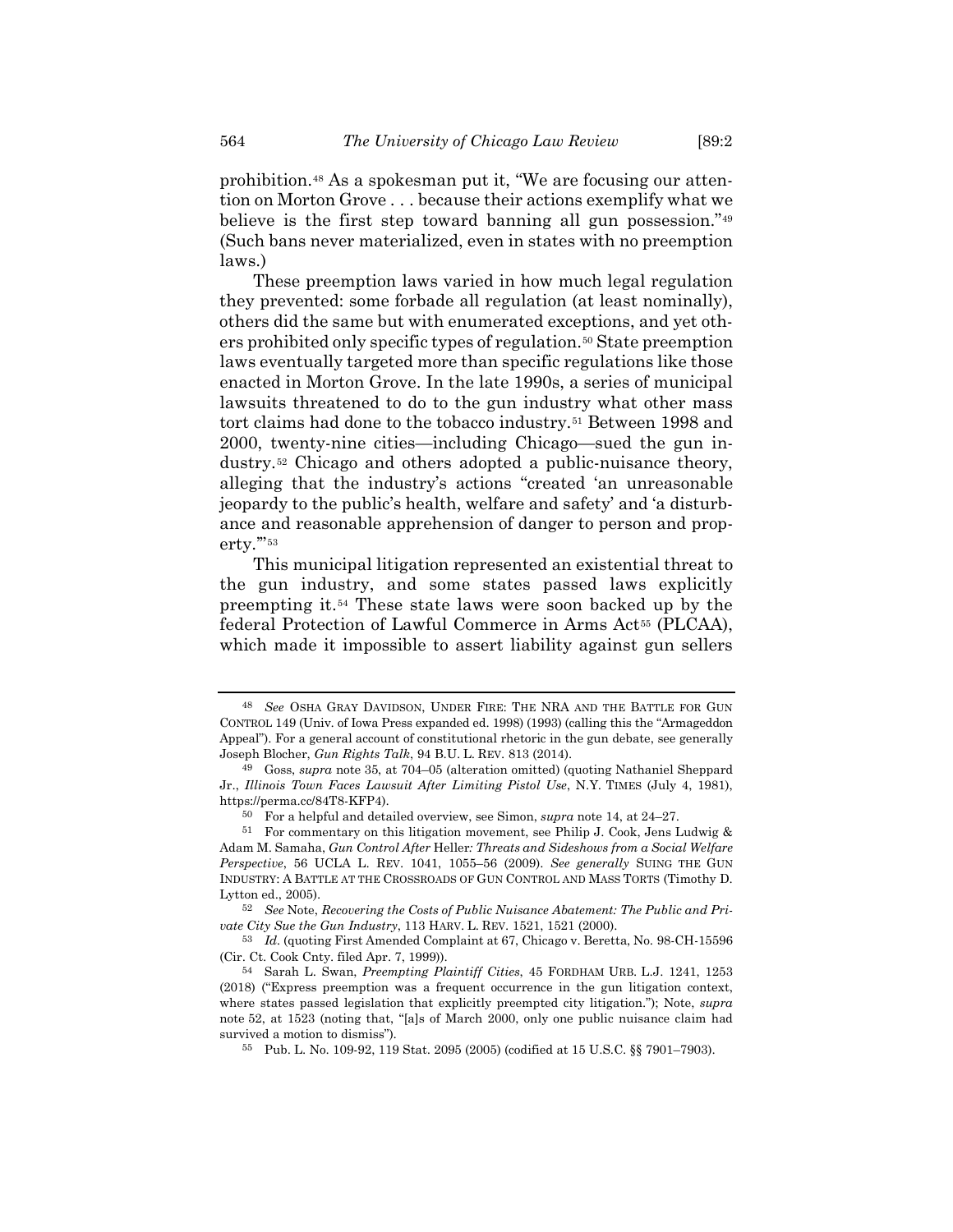and manufacturers, even in pending cases,<sup>[56](#page-8-0)</sup> with limited exceptions for things like design defects or negligent entrustment.[57](#page-8-1) Professor Sarah Swan explains that "the initial state preemption laws, along with the federal Protection of Lawful Commerce in Arms Act, effectively ended municipal gun litigation."[58](#page-8-2)

<span id="page-8-10"></span>Despite these substantial obstacles, some municipal and private plaintiffs are still trying new legal theories, albeit with limited success.[59](#page-8-3) Swan notes, for example, that the municipal lawsuit in *City of Gary v. Smith & Wesson Corp.*[60](#page-8-4) survived an initial preemption challenge.[61](#page-8-5) The city of Gary, Indiana, asserted claims of public nuisance, negligent distribution of guns, and negligent design—claims that the Indiana Court of Appeals found were not a form of regulation but rather an exercise of the expressly au-thorized power of cities to seek relief against public nuisances.<sup>[62](#page-8-6)</sup> The success was short-lived, because the state legislature responded by further tightening its preemption law.[63](#page-8-7) But as of this writing, the Indiana courts have held that the suit is not preempted, and it is scheduled to proceed to trial.[64](#page-8-8)

This has not prevented somewhat similar litigation in and around Chicago. In 2014, a group called the Coalition for Safe Chicago Communities sued three municipalities where the sellers of many of Chicago's crime guns are located, alleging, inter alia, that their failure to regulate gun dealers violated state civil rights law[.65](#page-8-9) (In Chicago, as in other places, a disproportionate number of

<sup>56</sup> 15 U.S.C. § 7902.

 $57$  15 U.S.C. § 7903(5)(A)(i)–(vi) (listing exceptions).

<sup>58</sup> Swan, *supra* note [54,](#page-7-9) at 1255–56.

<span id="page-8-3"></span><span id="page-8-2"></span><span id="page-8-1"></span><span id="page-8-0"></span><sup>59</sup> Sayre Weaver, *Strategic Uses of Local Regulation in Firearms Litigation*, *in* 2 ASSOCIATION OF TRIAL LAWYERS OF AMERICAN ANNUAL CONVENTION REFERENCE MATERIALS 2161 (2001) ("[M]unicipal codes often declare that certain activities and repeated violations of certain code provisions constitute public nuisances *per se*. With an appropriate set of facts, such a code provision might enable a plaintiff to allege a statutory basis for a public nuisance claim against a gun industry defendant.").

<sup>60</sup> 801 N.E.2d 1222 (Ind. 2003).

<sup>61</sup> Swan, *supra* note [54,](#page-7-9) at 1255.

<span id="page-8-6"></span><span id="page-8-5"></span><span id="page-8-4"></span><sup>62</sup> *Gary*, 801 N.E.2d at 1227. Similarly, when Smith & Wesson argued that Boston's lawsuit against it was an effort to "regulate through litigation," the trial judge responded, "Defendants' argument fails because this is a tort and contract case, not a suit about a local by-law or ordinance." City of Boston v. Smith & Wesson Corp., No. 199902590, 2000 WL 1473568, at \*11 (Mass. Sup. Ct. July 13, 2000).

<sup>63</sup> Swan, *supra* note [54,](#page-7-9) at 1255.

<span id="page-8-8"></span><span id="page-8-7"></span><sup>64</sup> *See* Dru Stevenson, *New Decision in a (Very) Old Case:* City of Gary v. Smith & Wesson Corp, DUKE CTR. FOR FIREARMS L.: SECOND THOUGHTS BLOG (Dec. 13, 2019), https://perma.cc/7EY4-7M8G.

<span id="page-8-9"></span><sup>65</sup> *See* Complaint at 8–11, Coal. for Safe Chi. Cmtys. v. Village of Riverdale (Ill. Cir. Ct. Cook Cnty. July 7, 2015) (No. 2015-CH-10390).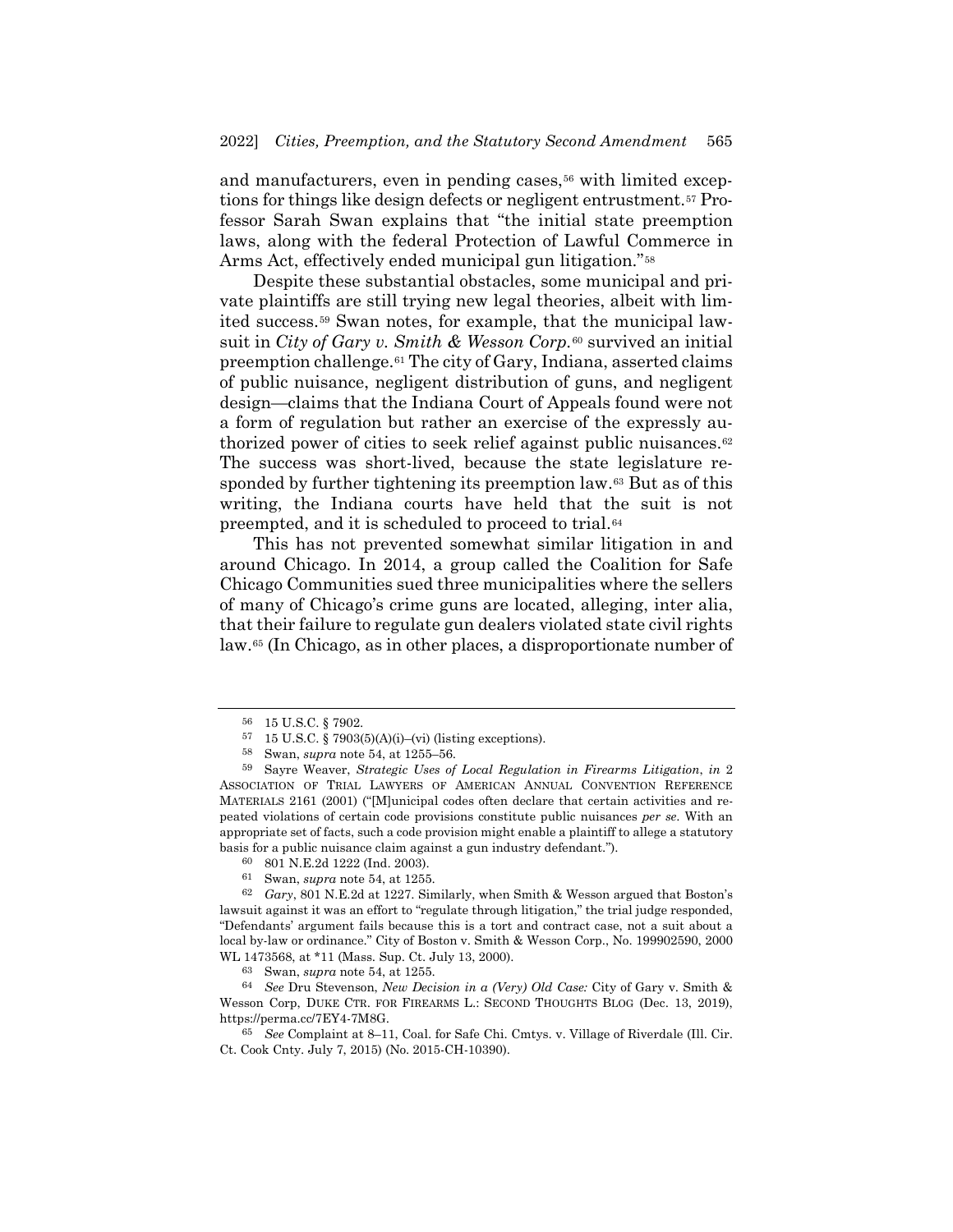crime guns can be traced to a handful of sellers.[\)66](#page-9-1) A year later, that lawsuit was dismissed.[67](#page-9-2) But, again, a similar lawsuit is ongoing.[68](#page-9-3)

The most notable exception to this trend of dismissals has been *Soto v. Bushmaster Firearms International*,[69](#page-9-4) often referred to as the Sandy Hook lawsuit.[70](#page-9-5) *Soto* does not involve a municipal plaintiff but does involve claims roughly akin to those that cities had earlier pursued, sparking the statutory response.<sup>[71](#page-9-6)</sup> Families of those killed in that massacre sued companies whose AR-15 style rifle had been used in the murders, alleging, among other claims, that the companies violated Connecticut's unfair trade practices law when they "knowingly marketed, advertised, and promoted the XM15-E2S for civilians to use to carry out offensive, military style combat missions against their perceived enemies."[72](#page-9-7) (The ad reading "Consider your man card reissued" has been widely noted.)[73](#page-9-8) The Connecticut Supreme Court ruled that the unfair trade practices claim was not barred by the PLCAA,[74](#page-9-9) and the U.S. Supreme Court denied the petition for a writ of certiorari, so the case is currently scheduled for trial in state court.<sup>[75](#page-9-10)</sup>

<span id="page-9-0"></span>Whether such suits are a proper vehicle for addressing the harms of gun violence is beyond the scope of this Essay.<sup>[76](#page-9-11)</sup> For present purposes, the point is simply that firearms preemption laws spread quickly in the wake of Morton Grove. "In 1979, two states ... had full preemption, and five states had partial preemption."<sup>[77](#page-9-12)</sup>

<span id="page-9-1"></span><sup>66</sup> Nagy, *supra* note [25](#page-4-7) at 40 (citing OFF. OF THE MAYOR & CHI. POLICE DEP'T, *supra* note [22,](#page-3-8) at 5) ("Close to twenty percent of guns—that is, one out of every five guns recovered from Chicago crime scenes in 2014—came from only four stores, three of them located right on the borders of Chicago's city limits.").

<span id="page-9-2"></span><sup>67</sup> Jonathan Bilyk, *Cook County Judge Tosses Lawsuit Brought by Pfleger, Other Activists vs Suburbs over Gun Shop Regulation*, COOK CNTY. REC. (Mar. 2, 2016), https://perma.cc/9PCB-KLBA.

<span id="page-9-3"></span><sup>68</sup> *See* Dru Stevenson, *New Case:* Powell v. State of Illinois, DUKE CTR. FOR FIREARMS L.: SECOND THOUGHTS BLOG (Oct. 14, 2019), https://perma.cc/2Y6K-4KSY.

<span id="page-9-4"></span><sup>69</sup> 202 A.3d 262 (Conn. 2019), *cert. denied sub nom.* Remington Arms Co. v. Soto, 140 S. Ct. 513 (2019).

<span id="page-9-5"></span><sup>70</sup> As this Essay was in production, Mexico filed suit against U.S. firearms manufacturers, asserting an exception to PLCAA. Michael C. Dorf, *Mexican Government Lawsuit Against U.S. Gun Makers Tests the Limits of Territoriality*, VERDICT (Sept. 1, 2021), https://perma.cc/Z76B-DVEH.

<span id="page-9-6"></span><sup>71</sup> *Cf.* Swan, *supra* note [54,](#page-7-9) at 1255–56 (discussing earlier municipal litigation and states' statutory response).

<sup>72</sup> *Soto*, 202 A.3d at 272.

<span id="page-9-9"></span><span id="page-9-8"></span><span id="page-9-7"></span><sup>73</sup> Bill Chappell, *Supreme Court Allows Sandy Hook Families' Case Against Remington Arms to Proceed*, NPR (Nov. 12, 2019), https://perma.cc/N379-QYLQ.

<sup>74</sup> *Soto*, 202 A.3d at 272–73.

<sup>75</sup> Chappell, *supra* note [73.](#page-9-0)

<sup>76</sup> For a recent article about municipal litigation more broadly, see generally Eli Savit,

<span id="page-9-12"></span><span id="page-9-11"></span><span id="page-9-10"></span>*States Empowering Plaintiff Cities*, 52 U. MICH. J.L. REFORM 581 (2019).

<sup>77</sup> Goss, *supra* note [35,](#page-5-12) at 706.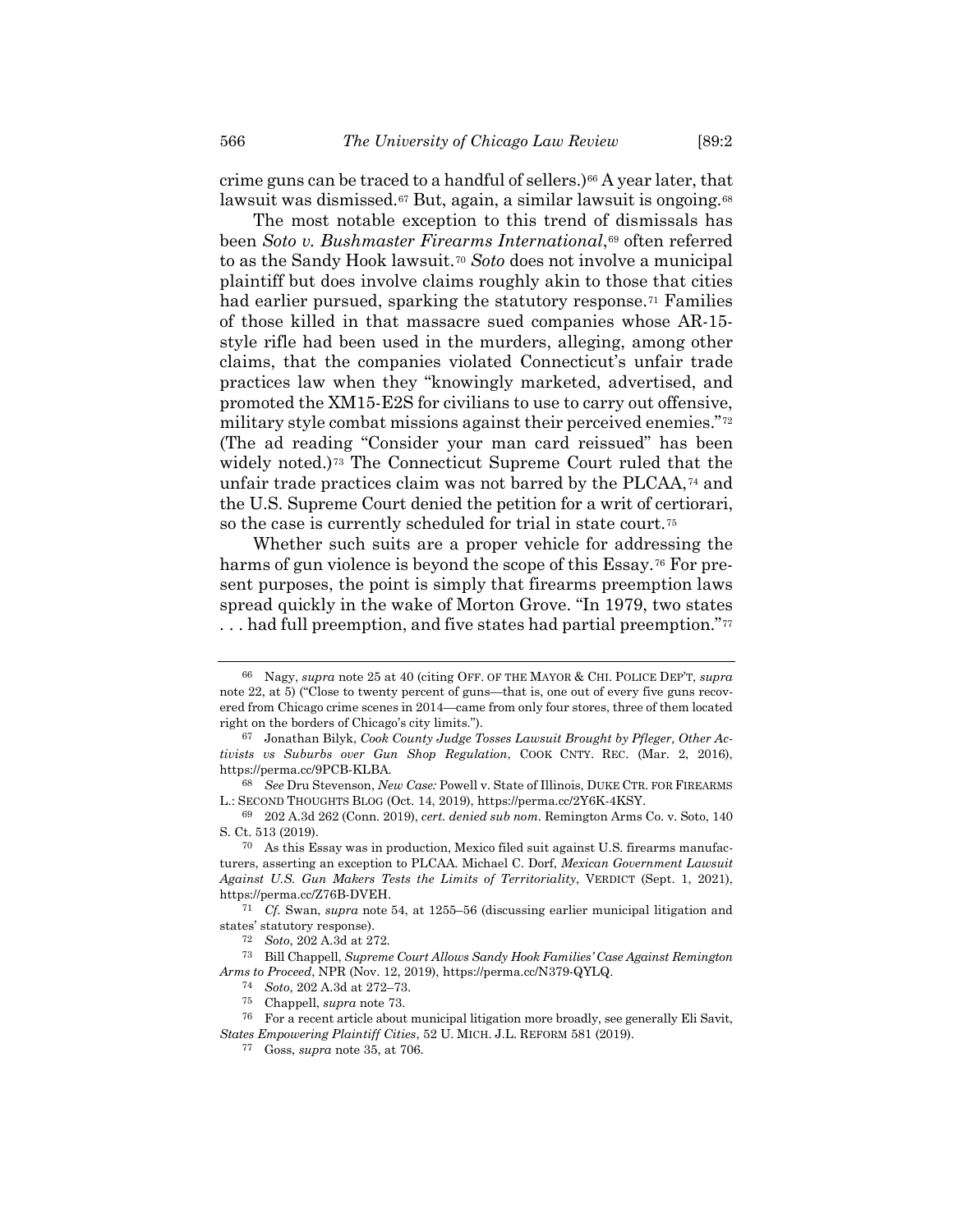<span id="page-10-1"></span>By 1989, eighteen states had full preemption, and three had partial preemption.[78](#page-10-3) Today, all but a handful preempt local gun regulation.[79](#page-10-4) This is a legal transformation on par with *Heller* itself.

### B. The Second Wave

<span id="page-10-2"></span><span id="page-10-0"></span>The past decade "has witnessed the emergence and rapid spread of a new and aggressive form of state preemption of local government action."[80](#page-10-5) Many of these new preemption laws sometimes called "hyper preemption," "preeemption plus," or the "new preemption"—"include lawmakers' efforts to tack on direct threats, fines, loss of funds, and broad deauthorizations of powers to traditional preemption clauses or provisions."[81](#page-10-6) Professor Erin Scharff writes that this kind of preemption "seeks not just to curtail local government policy authority over a specific subject, but to broadly discourage local governments from exercising policy authority in the first place."[82](#page-10-7) Local leaders are not likely to test the limits if they face possible fines, defunding, criminal liability, or removal from office as a result.[83](#page-10-8) As Professor Nestor Davidson explains, "[S]tate oversight is turning punitive. . . . To call this a sea change in state-local relations would be an understatement."[84](#page-10-9)

<span id="page-10-11"></span>This second wave of preemption laws has an unmistakably partisan cast,[85](#page-10-10) as "the preponderance of new preemption actions and proposals have been advanced by Republican-dominated state governments, embrace conservative economic and social causes, and respond to—and are designed to block—relatively

<sup>78</sup> *Id.*

<span id="page-10-4"></span><span id="page-10-3"></span><sup>79</sup> Nestor M. Davidson, *The Dilemma of Localism in an Era of Polarization*, 128 YALE L.J. 954, 967 (2019) (counting at least forty-four states); Kopel, *supra* note [10,](#page-1-7) at 123 (counting forty-six); Joseph Tartakovsky, *Firearm Preemption Laws and What They Mean for Cities*, 54 MUN. LAW., Sept./Oct. 2013, at 6, 7 (counting forty-five).

<span id="page-10-5"></span><sup>80</sup> Richard Briffault, *The Challenge of the New Preemption*, 70 STAN. L. REV. 1995, 1997 (2018).

<span id="page-10-6"></span><sup>81</sup> James G. Hodge, Jr., Danielle Chronister, Alexandra Hess, Madeline Morcelle, Jennifer Piatt & Sarah A. Wetter, *Public Health Preemption+: Constitutional Affronts to Public Health Innovations*, 79 OHIO ST. L.J. 685, 687 (2018); *see also* Lauren E. Phillips, Note, *Impeding Innovation: State Preemption of Progressive Local Regulations*, 117 COLUM. L. REV. 2225, 2250–53 (2017) (noting that such laws hold local officials personally liable or make it hard for local governments to contest preemption).

<span id="page-10-7"></span><sup>82</sup> Erin Adele Scharff, *Hyper Preemption: A Reordering of the State-Local Relationship?*, 106 GEO. L.J. 1469, 1473 (2018).

<span id="page-10-8"></span><sup>83</sup> Swan, *supra* note [54,](#page-7-9) at 1257 ("When the consequences of overstepping the preemption line are so severe, cities are unlikely to test where it lies.").

<sup>84</sup> Davidson, *supra* note [79,](#page-10-1) at 958.

<span id="page-10-10"></span><span id="page-10-9"></span><sup>85</sup> Phillips, *supra* note [81,](#page-10-2) at 2277; Joel Rogers, *Foreword: Federalism Bound*, 10 HARV. L. & POL'Y REV. 281, 297 (2016).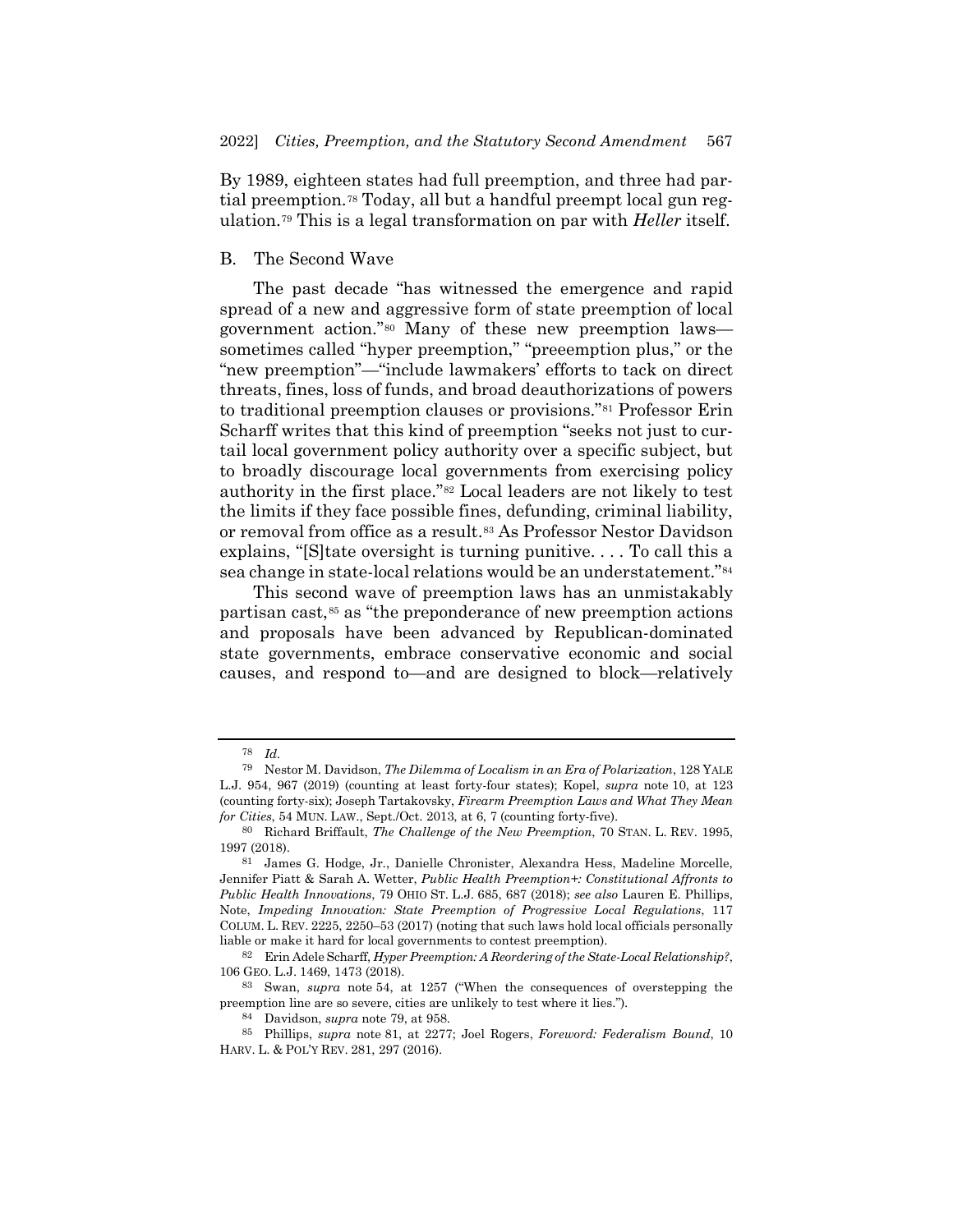<span id="page-11-0"></span>progressive local regulations."[86](#page-11-1) As part of that broader transformation, many firearms preemption laws have become far stricter and more punitive.

Even measured against the baseline of Morton Grove–era laws, the second wave of firearms preemption is striking. Florida provides a prominent, if somewhat extreme, example. Although the state has adopted some new gun regulations in the wake of the Parkland massacre—including a "red flag" law that has been used more often than any other state's<sup>[87](#page-11-2)</sup>—it also has an unusually stringent preemption law. Local officials found in violation of the preemption law can be fined up to \$5,000 and face damages of up to \$100,000,<sup>[88](#page-11-3)</sup> and initially faced the prospect of removal from of-fice by the governor.<sup>[89](#page-11-4)</sup> A state trial court later declared the removal provision unconstitutional—at least as applied to county commissioners, who can be removed only by the state senate<sup>90</sup> and the reach of other provisions is still being tested. When the state law was passed, Tallahassee, Florida, had various gun laws on the books, which were preempted by the state law but that the city was not enforcing.[91](#page-11-6) A gun rights organization nonetheless sued, arguing that the preemption law's prohibition on "promulgation" of firearms regulations required the city to *repeal* existing ordinances.[92](#page-11-7) The Florida Court of Appeals rejected this statutory claim and did not reach the city's counterargument that the preemption statute violated the state constitution.[93](#page-11-8) The litigation continues to this day.[94](#page-11-9)

Scharff highlights the experience of Tucson, Arizona, which adopted a policy of destroying handguns "acquired as crime evidence if those weapons failed to serve a law enforcement purpose

<sup>86</sup> Briffault, *supra* note [80,](#page-10-0) at 1997–98.

<span id="page-11-2"></span><span id="page-11-1"></span><sup>87</sup> Terry Spencer, *Florida 'Red Flag' Gun Law Used 3,500 Times Since Parkland*, AP NEWS (Feb. 14, 2020), https://perma.cc/6VVR-S9PL.

<span id="page-11-3"></span><sup>88</sup> FLA. STAT. § 790.33(3)(c), (f) (2017). Additionally, local governments cannot use public funds to defend such suits. FLA. STAT. § 790.33(3)(d) (2017); *see also* MISS. CODE ANN. § 45-9-53(5)(c) (2015) (providing for civil liability and similarly prohibiting the use of public funds to defend). Lauren Phillips notes that Kentucky's preemption law goes even further by making it a misdemeanor to pass any gun regulation, thus "*criminalizing* the passage of local regulations." Phillips, *supra* note [81,](#page-10-2) at 2251 (emphasis in original) (citing KY. REV. STAT. ANN. § 65.870 (West 2012)).

<span id="page-11-9"></span><span id="page-11-8"></span><span id="page-11-7"></span><span id="page-11-6"></span><span id="page-11-5"></span><span id="page-11-4"></span><sup>89</sup> FLA. STAT. § 790.33(3)(e) (2017), *invalidated by* Marcus v. Scott, No. 2012-CA-1260, 2014 WL 3797314 (Fla. Cir. Ct. June 2, 2014).

<sup>90</sup> *Marcus*, 2014 WL 3797314, at \*3–4.

<sup>91</sup> Fla. Carry, Inc. v. City of Tallahassee, 212 So. 3d 452, 456 (Fla. Dist. Ct. App. 2017).

<sup>92</sup> *Id.* at 464.

<sup>93</sup> *Id.* at 464–66.

<sup>94</sup> For a summary, see Simon, *supra* note [14,](#page-2-5) at 56–57.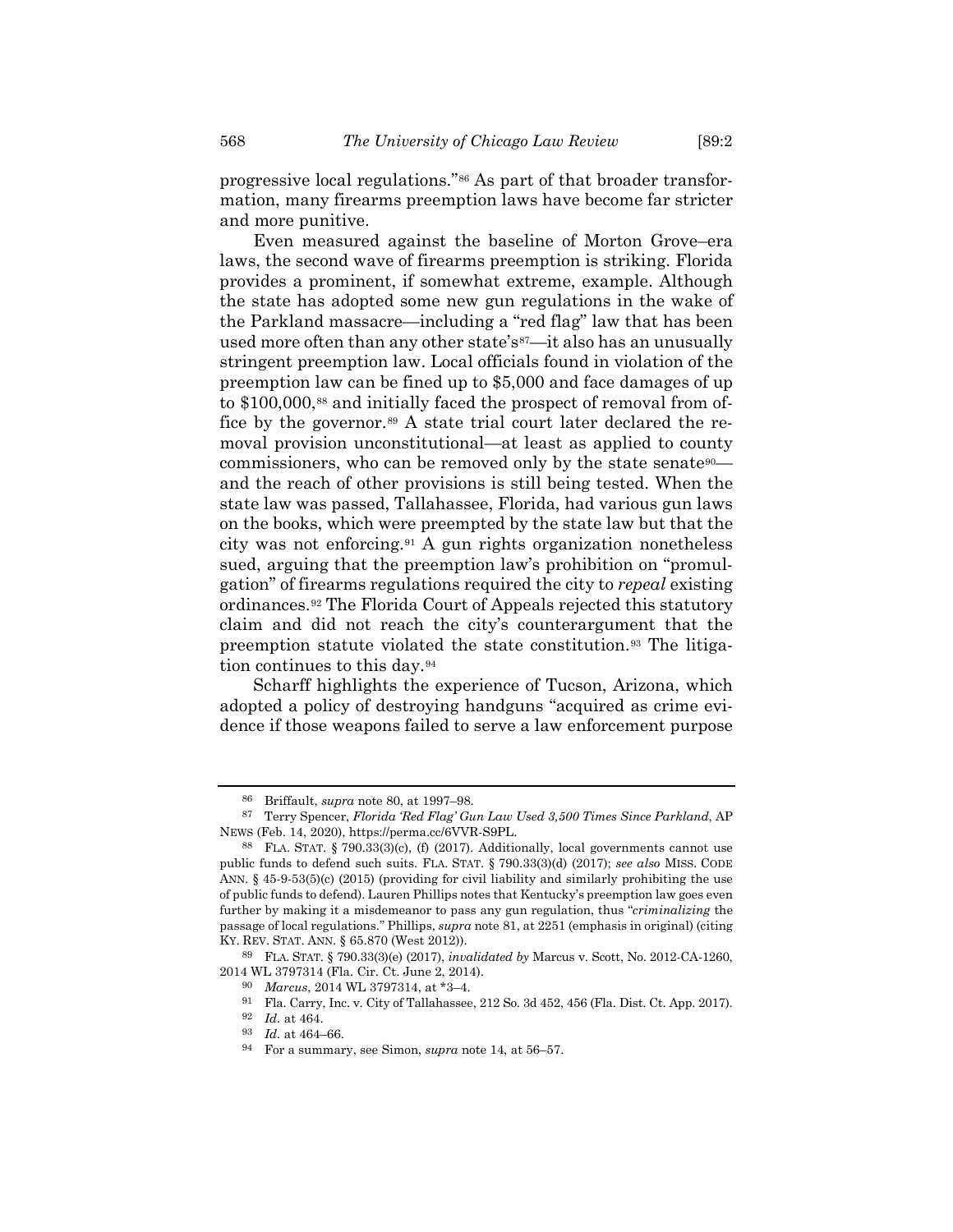<span id="page-12-7"></span>and could not be repurposed for police work."[95](#page-12-0) The state attorney general determined that Tucson's crime-gun-destruction policy "may violate" state law, a determination that the city has challenged in court—unsuccessfully, thus far.[96](#page-12-1) Under Arizona's extraordinary (and apparently unique) preemption law, Tucson faces the loss of roughly a quarter of its general revenues.<sup>[97](#page-12-2)</sup>

<span id="page-12-8"></span>These preemption laws have an incredibly broad reach—far greater than the Second Amendment itself. Indeed, the statutes are drafted such that it is almost hard to imagine courts applying them literally. As former deputy solicitor general of Nevada Joseph Tartakovsky notes, "To say that a town can't pass laws 'relating to' firearms (as so many municipal ordinances do, directly or incidentally) is to affect a staggeringly broad sweep of regulation."[98](#page-12-3) Even the most strident advocates of preemption laws or the right to keep and bear arms "would probably agree that a city jail can ban people from entering with weapons or that a board of supervisors can forbid the recreational discharge of guns at 3 a.m. in residential neighborhoods."[99](#page-12-4)

Still, there is good reason to suppose that other local ordinances will either be successfully challenged or never passed in the first place as municipal leaders bow to the deterrent effect.[100](#page-12-5) The normative question, which the next Part begins to address, is whether this is a desirable state of affairs.

## II. WHICH LEVEL OF GOVERNMENT SHOULD REGULATE GUNS AND IN WHICH WAYS?

The current wave of preemption laws has been the subject of much scholarly discussion in recent years.[101](#page-12-6) And just as Second

<sup>95</sup> Scharff, *supra* note [82,](#page-10-11) at 1509 (citing TUCSON, ARIZ., CODE § 2-142 (2005)).

<sup>96</sup> State *ex rel.* Brnovich v. City of Tucson, 399 P.3d 663, 666 (Ariz. 2017).

<span id="page-12-2"></span><span id="page-12-1"></span><span id="page-12-0"></span><sup>97</sup> Scharff, *supra* note [82,](#page-10-11) at 1496; *see also id.* at 1495–97, 1507–10 (describing ARIZ. REV. STAT. ANN. § 41-194.01 (2016), which requires the state attorney general—upon determining that a local regulation is preempted and remains uncured—to direct the state treasurer to withhold state-shared revenue, which in Tucson's case represents roughly a quarter of the city's general revenue fund).

<sup>98</sup> Tartakovsky, *supra* note [79,](#page-10-1) at 7.

<sup>99</sup> *Id.* at 8.

<span id="page-12-5"></span><span id="page-12-4"></span><span id="page-12-3"></span><sup>100</sup> Simon, *supra* note [14,](#page-2-5) at 37–38 (noting that "[o]ther examples from Florida confirm the prediction that punitive preemption would dissuade localities from testing the viability of new gun laws" and, in some instances, would discourage efforts to open public dialogue on firearm issues altogether).

<span id="page-12-6"></span><sup>101</sup> *See generally, e.g.*, Briffault, *supra* note [80;](#page-10-0) Scharff, *supra* note [82.](#page-10-11) *See also, e.g.*, Kenneth A. Stahl, *Preemption, Federalism, and Local Democracy*, 44 FORDHAM URB. L.J. 133, 134 (2017). Preemption laws are only one part of a broader realignment of power between states and cities. Schragger, *supra* note [1,](#page-0-5) at 1184. For an earlier treatment of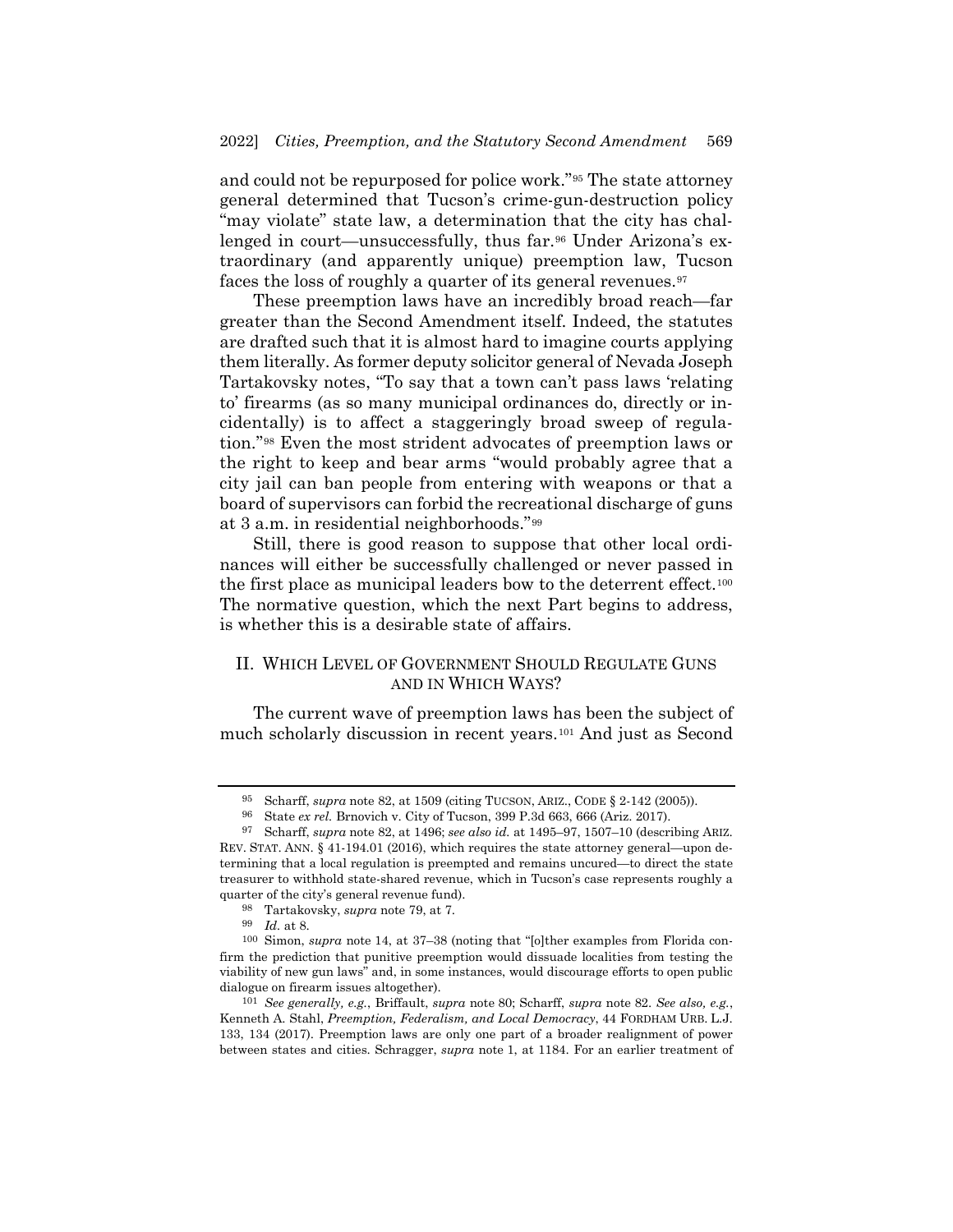Amendment debate can no longer be characterized as a simple binary of for or against guns or gun rights, evaluating preemption laws likewise demands a more nuanced normative account. Davidson highlights "the double-edged sword of localism: local empowerment can be used for desirable as well as pernicious ends."[102](#page-13-0) He suggests that, "[w]hile there is no simple way to resolve the dilemma, normative considerations undergirding the vertical allocation of power in the states should be more directly confronted, allowing evaluation of the valence of local power in light of the normative commitments states have made."<sup>[103](#page-13-1)</sup>

<span id="page-13-5"></span>Those normative considerations are unlikely to be transsubstantive. State preemption of speed limits, antidiscrimination rules, and gun regulations all raise different considerations of doctrine, history, politics, and policy.[104](#page-13-2) Even within a single category, the answers will vary depending on what kind of regulation is at issue. Prohibitions on classes of weapons, for example, may be of limited utility where the regulating entity shares a porous border with a deregulated jurisdiction.<sup>[105](#page-13-3)</sup> Chicago's experience certainly suggests as much.[106](#page-13-4) But other kinds of regulations can be implemented reasonably effectively at the local level. Permit requirements for public carrying, for example, can be enforced on the spot regardless of what neighboring jurisdictions choose to do. Given that the particular costs and benefits of public carrying are quite different in urban and rural areas, there could be social-welfare reasons for preferring such localized enforcement.

<span id="page-13-6"></span>What follows, then, is a limited and provisional canvassing of some broad arguments for and against firearms preemption laws—a framework with which to evaluate them rather than a

<span id="page-13-0"></span>similar themes, see generally GERALD FRUG & DAVID J. BARRON, CITY BOUND: HOW STATES STIFLE URBAN INNOVATION (2008).

<sup>102</sup> Davidson, *supra* note [79,](#page-10-1) at 958.

<sup>103</sup> *Id.* at 984.

<span id="page-13-2"></span><span id="page-13-1"></span><sup>104</sup> Scharff, *supra* note [82,](#page-10-11) at 1491–93 (canvassing three general arguments for local control: providing "a divided populace a better chance of maximizing policy preferences," allowing better responses to "problems that are local in nature," and offering "additional laboratories of democracy") (quotation marks omitted). For a general account of the value of local self-government, see RICHARD SCHRAGGER, CITY POWER: URBAN GOVERNANCE IN A GLOBAL AGE 18–42 (2016).

<span id="page-13-3"></span><sup>105</sup> German Lopez, *Almost 74% of Guns Used in New York Crimes Come from States with Weaker Gun Laws*, VOX (Oct. 26, 2016), https://perma.cc/GF4C-W7U5.

<span id="page-13-4"></span><sup>106</sup> *See* OFF. OF THE MAYOR & CHI. POLICE DEP'T, *supra* note [22,](#page-3-8) at 5 (noting that roughly 60% of guns recovered at Chicago crime scenes in 2014 were purchased in states with weaker gun laws, most of them coming from Indiana); Cook et al., *supra* note [23,](#page-3-9) at 725 ("Most gang guns come from central or southern Illinois, or another state (especially Indiana), even more so than what we see among crime guns found among non-gang members.").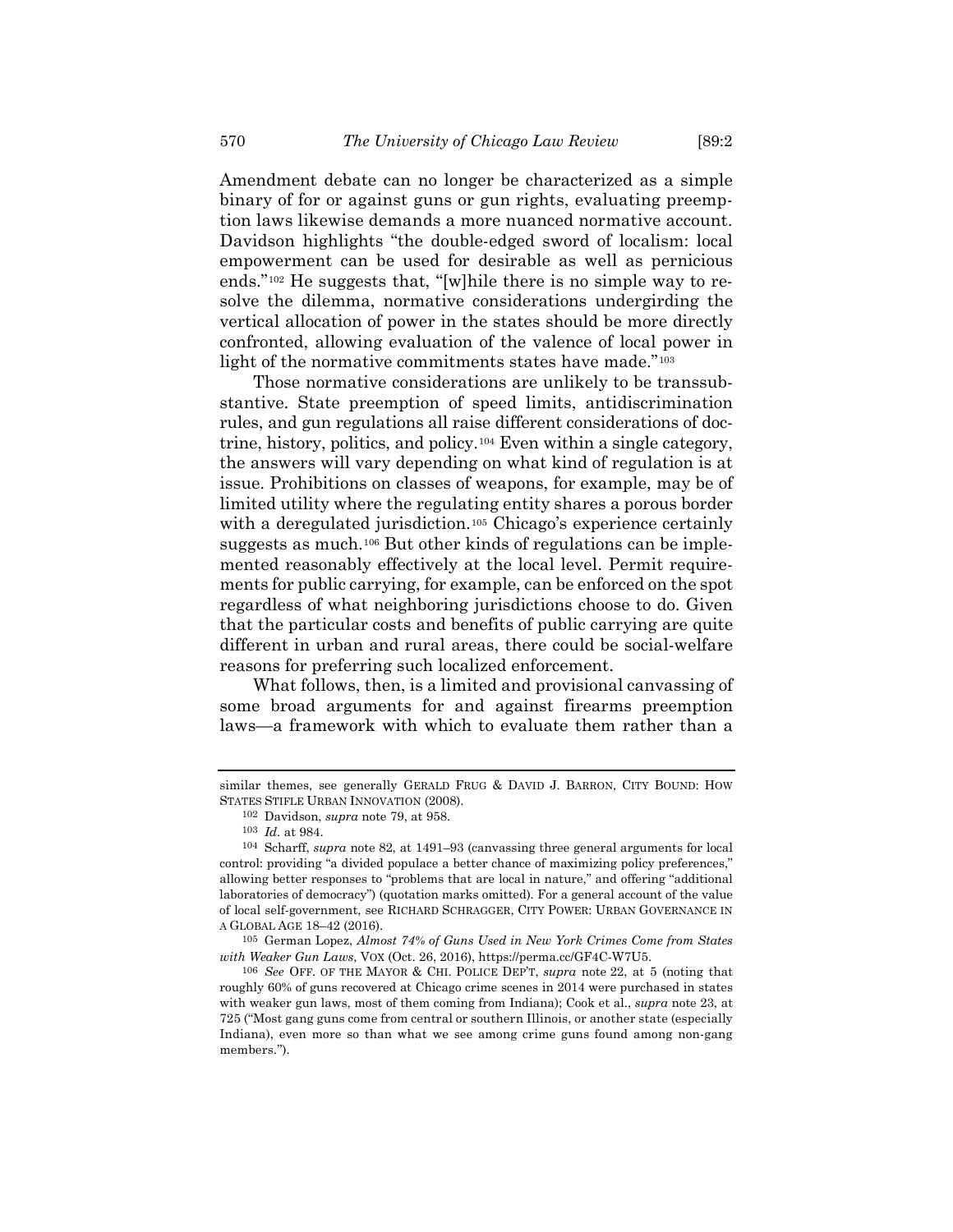single argument for or against. The overall message is not agnostic, however: in general, preemption laws go too far in denying local control. While there are strong arguments that some kinds of gun regulation should indeed be done (if at all) at the state or even national level, laws like those that prohibit cities from passing any rules relating to firearms unnecessarily hamper local variation and experimentation, restrict the effective implementation of lifesaving local policies, and threaten constitutional interests even as they are described as a bulwark to protect them.

### A. Variation and Experimentation

One standard argument in favor of firearms preemption laws has been that, without them, gun owners would face a hodgepodge of local rules. Although people disagree about the scale of this cost and whether it is offset by benefits, local variation undeniably raises the costs of compliance, $107$  increases the burdens of travel, and exposes some gun owners to legal liability. The NRA argues that preemption laws are, therefore, "vital as they prevent localities from enacting an incomprehensible patchwork of local ordinances. Without these measures unsuspecting gun owners would be forced to forego the exercise of their Second Amendment rights or risk running afoul of convoluted and potentially inaccessible local rules."[108](#page-14-1)

A version of this argument, having prevailed in many states, has now moved up to the national level, where the NRA's recent legislative priority has been the passage of national concealed carry reciprocity—federal legislation that would require all states to accept concealed carry licenses issued by any others.[109](#page-14-2) Some supporters compare this proposal to the interstate acceptance of driver's licenses[,110](#page-14-3) and while that comparison is inapt for many

<span id="page-14-0"></span><sup>107</sup> RICHARD BRIFFAULT & LAURIE REYNOLDS, CASES AND MATERIALS ON STATE AND LOCAL GOVERNMENT LAW 468 (8th ed. 2016) (noting the cost of compliance argument more generally).

<span id="page-14-1"></span><sup>108</sup> *Strong Firearms Preemption Laws Are More Important than Ever*, NRA INST. FOR LEGIS. ACTION (Nov. 11, 2019), https://perma.cc/JM9H-PB8H; *see also Gun Bans: Court Reminds Local Governments They Lack Authority to Restrict Guns*, NRA INST. FOR LEGIS. ACTION (Dec. 23, 2016), https://perma.cc/KW26-QK2K (describing Pennsylvania's preemption law as "enacted to eliminate the inconsistent and confusing regulatory hodge-podge that results when each locality adopts its own 'customized' regulations on guns").

<span id="page-14-2"></span><sup>109</sup> Dan Friedman, *National Concealed-Carry 'Reciprocity': The NRA's Next Big Push Explained*, THE TRACE (Apr. 27, 2017), https://perma.cc/LM4U-44F5.

<span id="page-14-3"></span><sup>110</sup> Katie Zezima, *Trump Plan Calls for Nationwide Concealed Carry and an End to Gun Bans*, WASH. POST (Sept. 18, 2015), https://perma.cc/UC3H-R6CR ("If we can do that for driving—which is a privilege, not a right—then surely we can do that for concealed carry, which is a right, not a privilege." (quoting then-candidate Donald Trump)).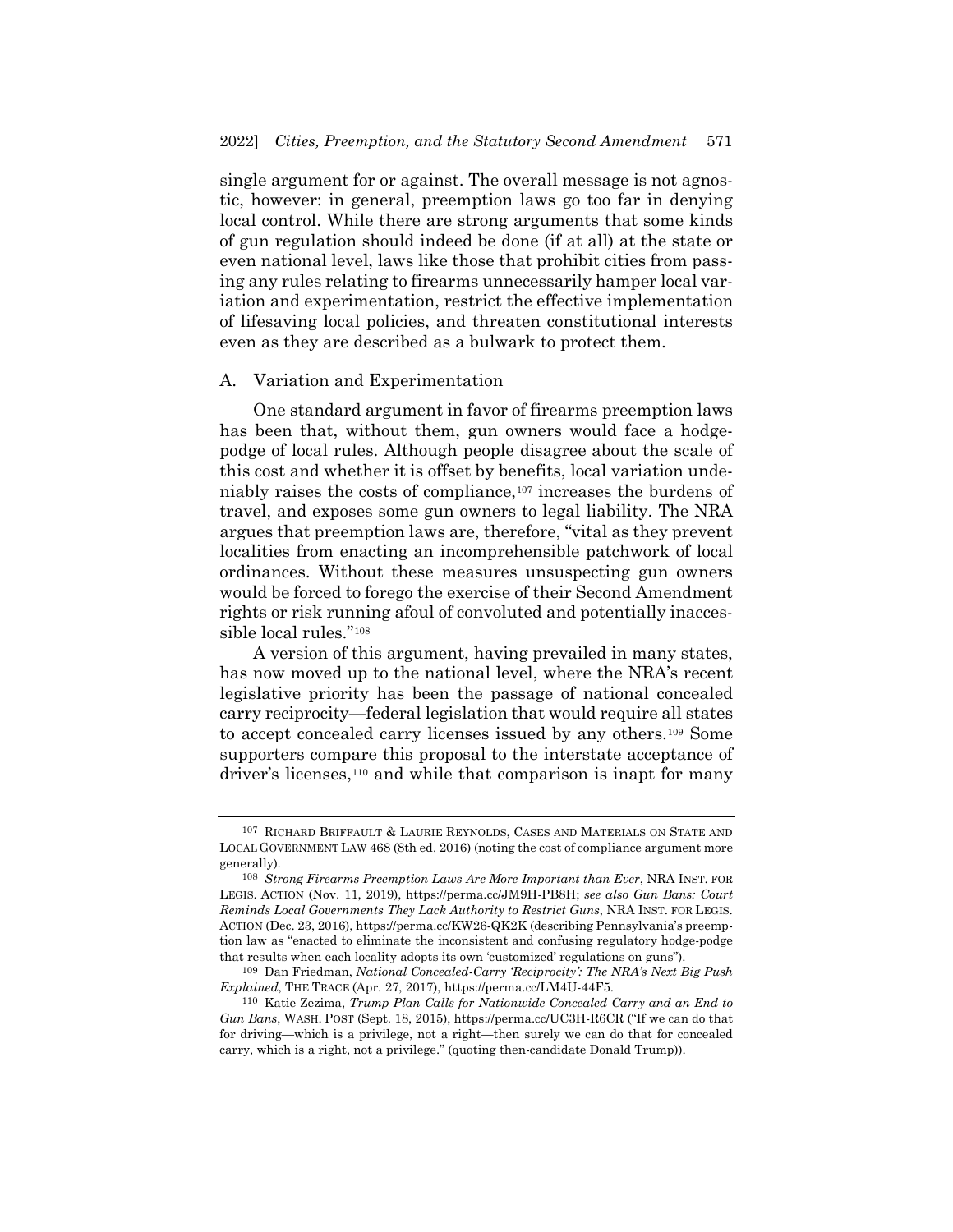reasons,[111](#page-15-0) the basic intuition is clear enough: law-abiding citizens should be able to cross jurisdictional lines without fear of accidental lawbreaking. In the words of an NRA op-ed:

[O]therwise law-abiding citizens – including veterans, a single mother, a disaster response worker, a nurse and medical school student, and even a corrections officer – have become accidental criminals and suffered seizure of property, arrest, detention, and even prosecution because they failed to navigate the legal minefield that is the current state reciprocity system.[112](#page-15-1)

Whether those incidents demonstrate a "legal minefield" is debatable, especially considering the number of concealed carry license holders in the United States, which the same NRA publication pegs at more than fifteen million.[113](#page-15-2) As Professor Kristin Goss notes, "before Morton Grove, hundreds of cities and towns had gun control ordinances, many of which were stricter than state and federal laws. Yet the record contains no evidence that these established ordinances were of much ongoing concern to the NRA and its allies."<sup>[114](#page-15-3)</sup>

Even if compliance with differing local laws does impose some information costs on gun owners, that, in and of itself, is not so unusual as to justify broad preemption. After all, criminal laws— and even the contours of federal constitutional rights<sup>[115](#page-15-4)</sup>—often vary across jurisdictions, sometimes within a state. Far from being an exception, firearms laws have traditionally been a prominent example of this variation.[116](#page-15-5) Throughout U.S. history, guns have been regulated differently in different areas—urban and

<span id="page-15-0"></span><sup>111</sup> For one thing, driver's licenses are governed by an interstate compact—an agreement among the states—rather than a federal statute, and, in fact, the compact permits significant differences with regard to age and the like. It is not entirely clear whether Congress even has the enumerated authority to pass a national concealed carry law. *See* Joseph Blocher, *Constitutional Hurdles for Concealed Carry Reciprocity*, TAKE CARE BLOG (Mar. 16, 2017), https://perma.cc/KN73-UDU3. *But see* Letter from Stephen E. Sachs, Randy Barnett & William Baude to Trey Gowdy, Richard Hudson & Justin Amash (Mar. 23, 2017), https://perma.cc/88GN-59SM (arguing that such legislation can be justified on the basis of the Full Faith and Credit Clause).

<span id="page-15-1"></span><sup>112</sup> *National Concealed Carry Reciprocity Lies and the Lying Liars Who Tell Them*, NRA INST. FOR LEGIS. ACTION (Jan. 13, 2017), https://perma.cc/NP82-QK3Q.

<sup>113</sup> *Id.*

<sup>114</sup> Goss, *supra* note [35,](#page-5-12) at 705.

<span id="page-15-4"></span><span id="page-15-3"></span><span id="page-15-2"></span><sup>115</sup> *See* Joseph Blocher, *Disuniformity of Federal Constitutional Rights*, 2020 U. ILL. L. REV. 1479, 1485; Brandon L. Garrett, *Local Evidence in Constitutional Interpretation*, 104 CORNELL L. REV. 855, 870 (2019).

<span id="page-15-5"></span><sup>116</sup> Justice Sonia Sotomayor raised this point at oral argument in *Bruen*: "[D]o we have any other constitutional right whose exercise in history has been as varied as gun possession and use?" Transcript of Oral Argument, *supra* note [20,](#page-3-7) at 77.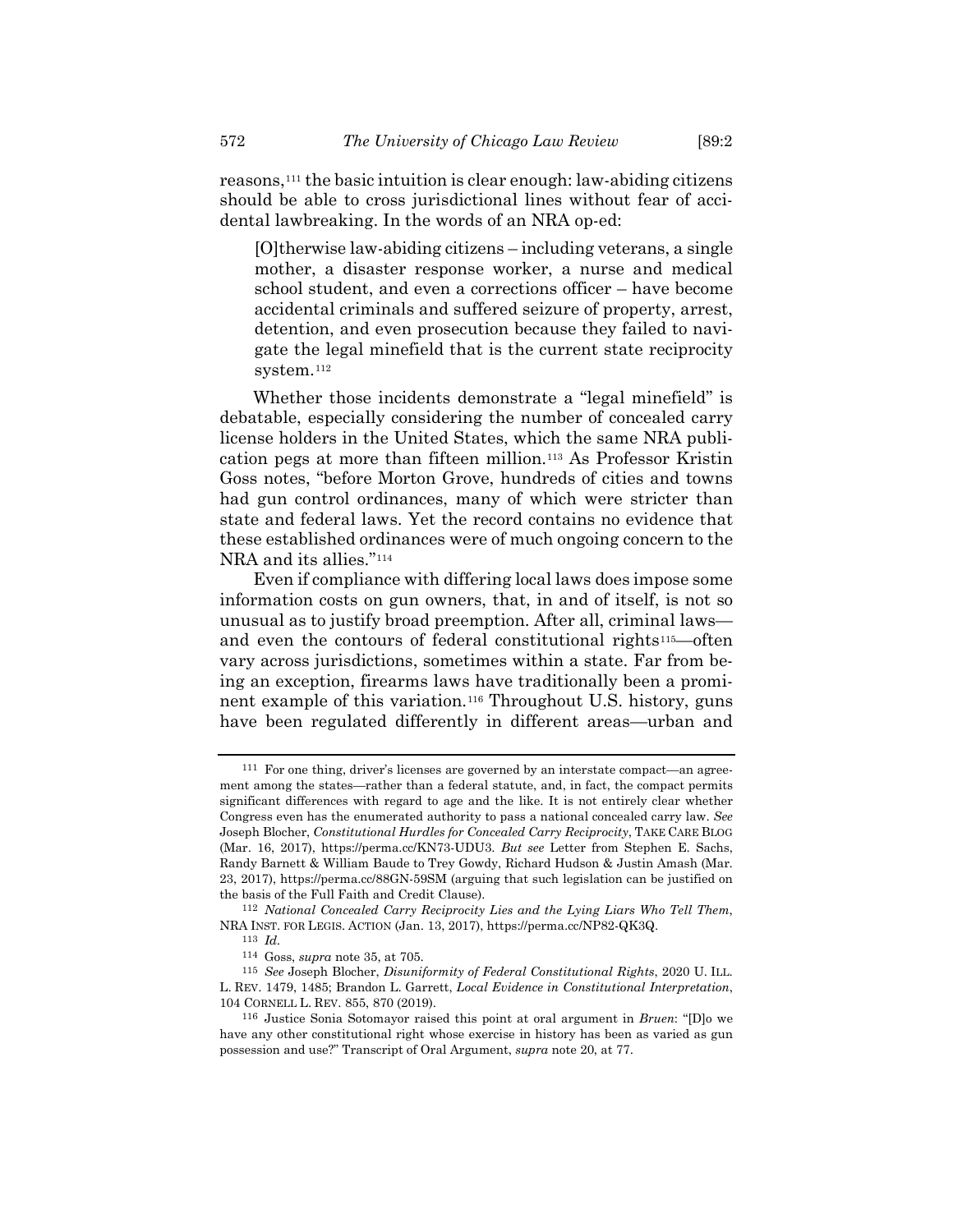rural,<sup>[117](#page-16-0)</sup> South and North,<sup>[118](#page-16-1)</sup> inside and outside the home,<sup>[119](#page-16-2)</sup> and so on.[120](#page-16-3) In one of the first firearms preemption cases, *Galvan v. Superior Court*,[121](#page-16-4) the California Supreme Court concluded: "That problems with firearms are likely to require different treatment in San Francisco County than in Mono County should require no elaborate citation of authority."[122](#page-16-5) Given *Heller*'s approval of "longstanding" forms of gun regulation,<sup>[123](#page-16-6)</sup> this baseline of tradition is presumably entitled to some respect, either for its own sake or as a proxy for collective wisdom.[124](#page-16-7)

One obvious reason for the traditional variation is that the costs and benefits of guns vary by location.[125](#page-16-8) In crowded urban areas, the externalities of gun use (and misuse) are higher. In rural areas, there are more opportunities for traditionally lawful purposes like recreation and hunting, and police response times tend to be longer, thus arguably increasing the utility of a gun for self-defense. These differentials suggest some room for localized policy solutions. As Darwin Farrar notes, writing about California's firearms preemption regime, "[S]tate legislation can be a blunt instrument of policy; it is best used to address shared problems that more or less equally impact different regions of the state."[126](#page-16-9) As the following Section describes in more detail, there is some reason to think that local government regulations can lessen

<span id="page-16-3"></span>120 *See* David B. Kopel & Joseph G.S. Greenlee, *The "Sensitive Places" Doctrine: Locational Limits on the Right to Bear Arms*, 13 CHARLESTON L. REV. 203, 264–85 (2018) (discussing the "sensitive places" doctrine under *Heller*).

<span id="page-16-9"></span><span id="page-16-8"></span><span id="page-16-7"></span><span id="page-16-6"></span>124 *See* Darrell A.H. Miller, *Second Amendment Traditionalism and Desuetude*, 14 GEO. J.L. & PUB. POL'Y 223, 224–26 (2016).

<sup>117</sup> *See* Blocher, *supra* note [4,](#page-0-6) at 114–21.

<span id="page-16-1"></span><span id="page-16-0"></span><sup>118</sup> *See* Eric M. Ruben & Saul Cornell, *Firearm Regionalism and Public Carry: Placing Southern Antebellum Case Law in Context*, 125 YALE L.J.F. 121, 125–27 (2015).

<span id="page-16-2"></span><sup>119</sup> *See* United States v. Masciandaro, 638 F.3d 458, 470 (4th Cir. 2011) ("[A]s we move outside the home, firearm rights have always been more limited, because public safety interests often outweigh individual interests in self-defense."); *see also* Darrell A.H. Miller, *Guns as Smut*, 109 COLUM. L. REV. 1278, 1280 (2009) (arguing that guns in public are subject to near-plenary regulatory authority).

<sup>121</sup> 452 P.2d 930 (Cal. 1969).

<span id="page-16-5"></span><span id="page-16-4"></span><sup>122</sup> *Id.* at 938; *see also* Friedman v. City of Highland Park, 784 F.3d 406, 412 (7th Cir. 2015) ("Another constitutional principle is relevant: the Constitution establishes a federal republic where local differences are cherished as elements of liberty, rather than eliminated in a search for national uniformity. . . . Within the limits established by the Justices in *Heller* and *McDonald*, federalism and diversity still have a claim."). This is in some sense a simple recognition of "effective local self-government[ ] as an important constituent part of our system of government," particularly when "the nature of [ ] problems varies from county to county and city to city." State v. Hutchinson, 624 P.2d 1116, 1120, 1126 (Utah 1980).

<sup>123</sup> *Heller*, 554 U.S. at 626–27.

<sup>125</sup> For a helpful account, see Simon, *supra* note [14,](#page-2-5) at 9–17.

<sup>126</sup> Farrar, *supra* note [45,](#page-6-6) at 53.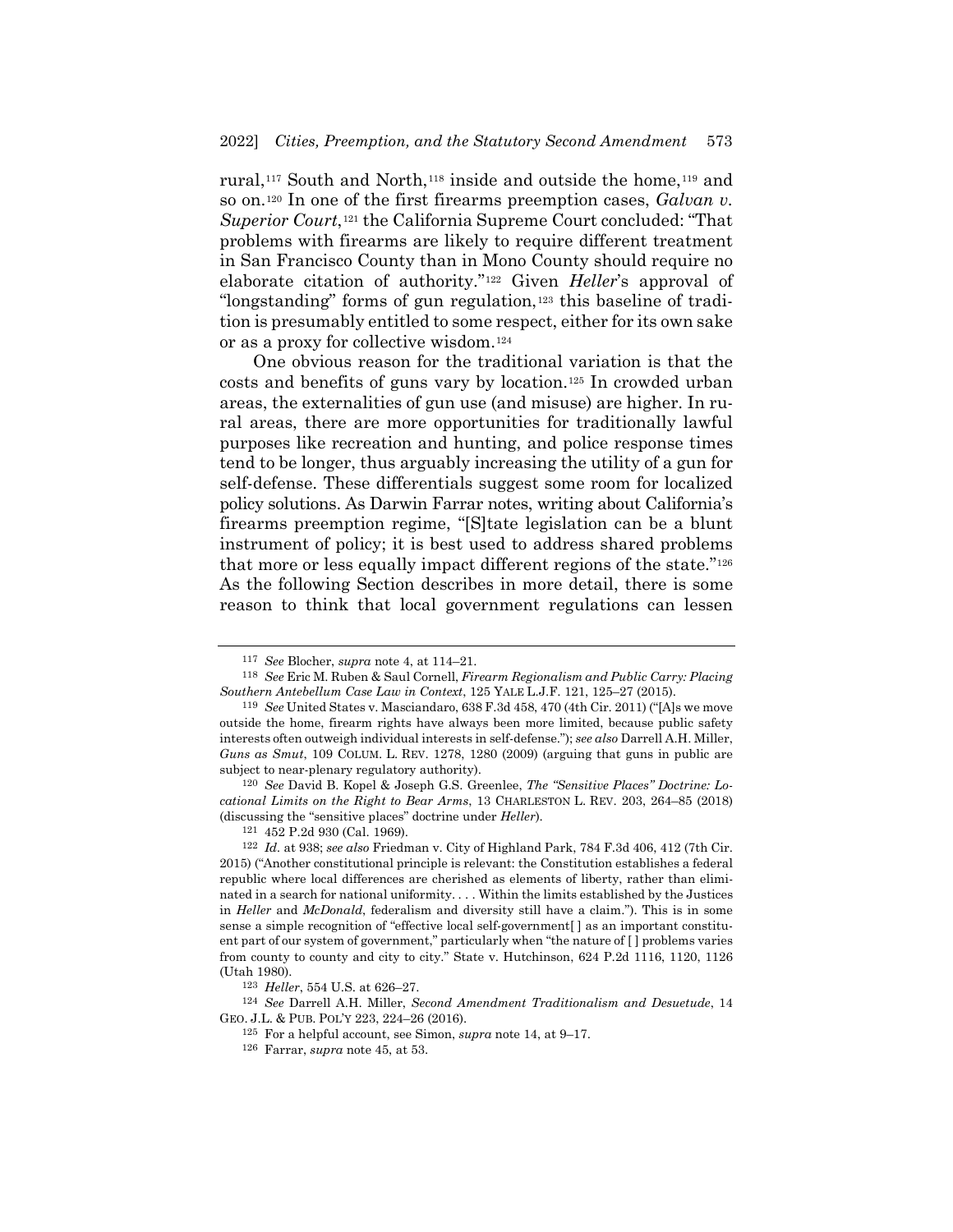localized harms without unnecessarily restricting the ability of rural residents to use guns for traditionally lawful purposes.

But the arguments for local control do not necessarily support *all* kinds of variation when it comes to gun rules. It is hard to make a geographic tailoring argument for prohibitions on gun possession by particular classes of persons—those convicted of domestic violence crime, for example. If a person's prior conviction makes him or her more dangerous to an intimate partner, that conclusion probably does not depend much on where he or she lives. The calculus may look very different for bans on particular classes of weapons, however. A high-powered rifle has a different risk profile in an urban area where its rounds might penetrate walls and hit bystanders than in a rural area where it might be used to hunt distant game.[127](#page-17-0)

The following Section will consider in more detail the local benefits from a policy perspective. But it is also near-obligatory to cite Justice Louis Brandeis's argument that federalism permits states to serve as laboratories for "novel and social economic experiments without risk to the rest of the country."[128](#page-17-1) That argument may have even more purchase at the local level, as Professor Richard Briffault has noted: if "the fifty states are laboratories for public policy formation, then surely the 3,000 counties and 15,000 municipalities provide logarithmically more opportunities for innovation, experimentation and reform."[129](#page-17-2) Especially in the face of congressional gridlock, the benefits of laboratories of experimentation seem all the more important when it comes to guns.

### B. Localized Harms

Another argument in favor of preemption laws—or at least against the argument against the[m130](#page-17-3)—is that local enforcement of gun laws is ineffective. This is in some ways an interesting converse of the hodgepodge argument: whereas the latter stresses the difficulty that gun owners face in crossing jurisdictional lines,

<span id="page-17-0"></span><sup>127</sup> I suggest this simply as an illustration; which kinds of firearms actually have increased power to penetrate walls and the like is a disputed empirical proposition. *See* E. Gregory Wallace, *"Assault Weapon" Lethality*, 88 TENN. L. REV. 1, 43–45 (2020[\).](file://Users/tylerwood/Desktop/Tyler%20Wood/1)%20Chicago/Law%20Review/v89/89.2/Skogan:Blocher/.%5bPUB)

<span id="page-17-2"></span><span id="page-17-1"></span><sup>128</sup> New State Ice Co. v. Liebmann, 285 U.S. 262, 311 (1932) (Brandeis, J., dissenting). 129 Richard Briffault, *Home Rule and Local Political Innovation*, 22 J.L. & POL. 1, 31 (2006); *see also* Gerald E. Frug, *The City as a Legal Concept*, 93 HARV. L. REV. 1057, 1151– 52 (1980).

<span id="page-17-3"></span><sup>130</sup> The ineffectiveness argument tends to be emphasized by opponents of localism, not necessarily by advocates of preemption. The reason for this, I assume, is that advocates of preemption laws do not want to emphasize the costs of gun misuse, whereas many advocates of gun regulation want state or federal solutions.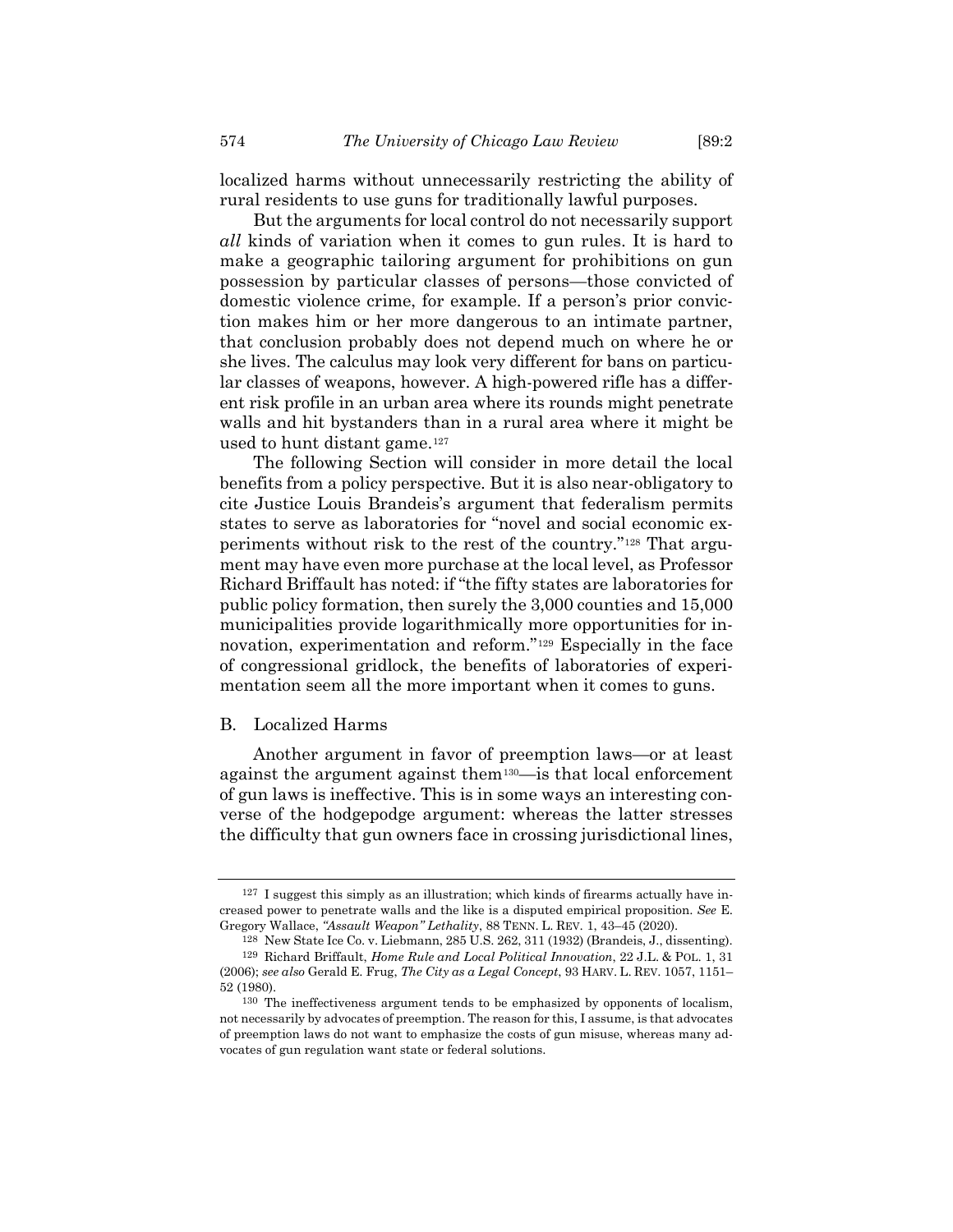the effectiveness argument emphasizes the ease with which guns and gun-related harms do. And indeed, it is well established that crime guns tend to flow out of states with weaker gun laws; Chicago's experience, as noted above, is typical in that regard.[131](#page-18-0)

Another related argument in favor of preemption (or against localism) is that cities are simply bad at policy making. Former President Donald Trump's comments about Chicago are representative:

The city of Chicago. What the hell is going on in Chicago? There are those who say that Afghanistan is safer than Chicago, okay? What is going on? You know what's wrong with Chicago? Weak, ineffective politicians. Democrats that don't want to force restrictions and don't, and by the way, Chicago, — for those of you that are gonna say, "Guns, guns" — Chicago has the toughest gun laws in the United States, okay? Just in case you were thinking about it.[132](#page-18-1)

Such anti-urbanism is nothing new in U.S. politics; Schragger notes that "[t]he enduring anti-urban narrative suggests that the city is badly governed, bad for citizens' welfare, and bad for the nation."[133](#page-18-2)

It is far beyond the scope of this short Essay to fully evaluate that narrative. It is undoubtedly true that local rulemaking can be parochial, exclusionary, or otherwise discriminatory.[134](#page-18-3) And it is also hard to evaluate the effectiveness of any gun regulation, local or otherwise, given the relative dearth of reliable empirical data.[135](#page-18-4) Yet, even with those limitations, there is reason to believe that gun restrictions can yield benefits[.136](#page-18-5) For example, evidence

<sup>131</sup> *See supra* notes [105](#page-13-5)[–106](#page-13-6) and accompanying text.

<span id="page-18-1"></span><span id="page-18-0"></span><sup>132</sup> Kori Rumore, *"Politicians Ran Chicago into the Ground." When Trump Talks About Chicago—and the State of Illinois—We Track It.*, CHI. TRIB. (Oct. 28, 2020) (quoting Donald Trump, Remarks at a Rally in Pensacola, Fla. (Dec. 8, 2017)) https://perma.cc/Y6RR-236B. *See generally id.* (collecting former president Trump's tweets about Chicago, many of them highlighting the city's crime problems and criticizing city governance).

<sup>133</sup> Schragger, *supra* note [1,](#page-0-5) at 1195.

<span id="page-18-3"></span><span id="page-18-2"></span><sup>134</sup> *See* Paul Diller, *Intrastate Preemption*, 87 B.U. L. REV. 1113, 1132–33 (2007); Heather K. Gerken, *The Supreme Court, 2009 Term—Foreword: Federalism All the Way Down*, 124 HARV. L. REV. 4, 46 (2010).

<span id="page-18-4"></span><sup>135</sup> *See* NAT'L RSCH. COUNCIL, FIREARMS AND VIOLENCE: A CRITICAL REVIEW 2–10 (2005) (noting the inconclusiveness of many studies and need for more research).

<span id="page-18-5"></span><sup>136</sup> *Cf.* Lynn A. Baker & Daniel B. Rodriguez, *Constitutional Home Rule and Judicial Scrutiny*, 86 DENV. U. L. REV. 1337, 1354 (2009) ("[H]ome rule made concrete, and legally salient, the notion that many basic police power functions—including the protection of health, safety, and general welfare—were well within the competence of, and even perhaps best effectuated by, municipal governments.").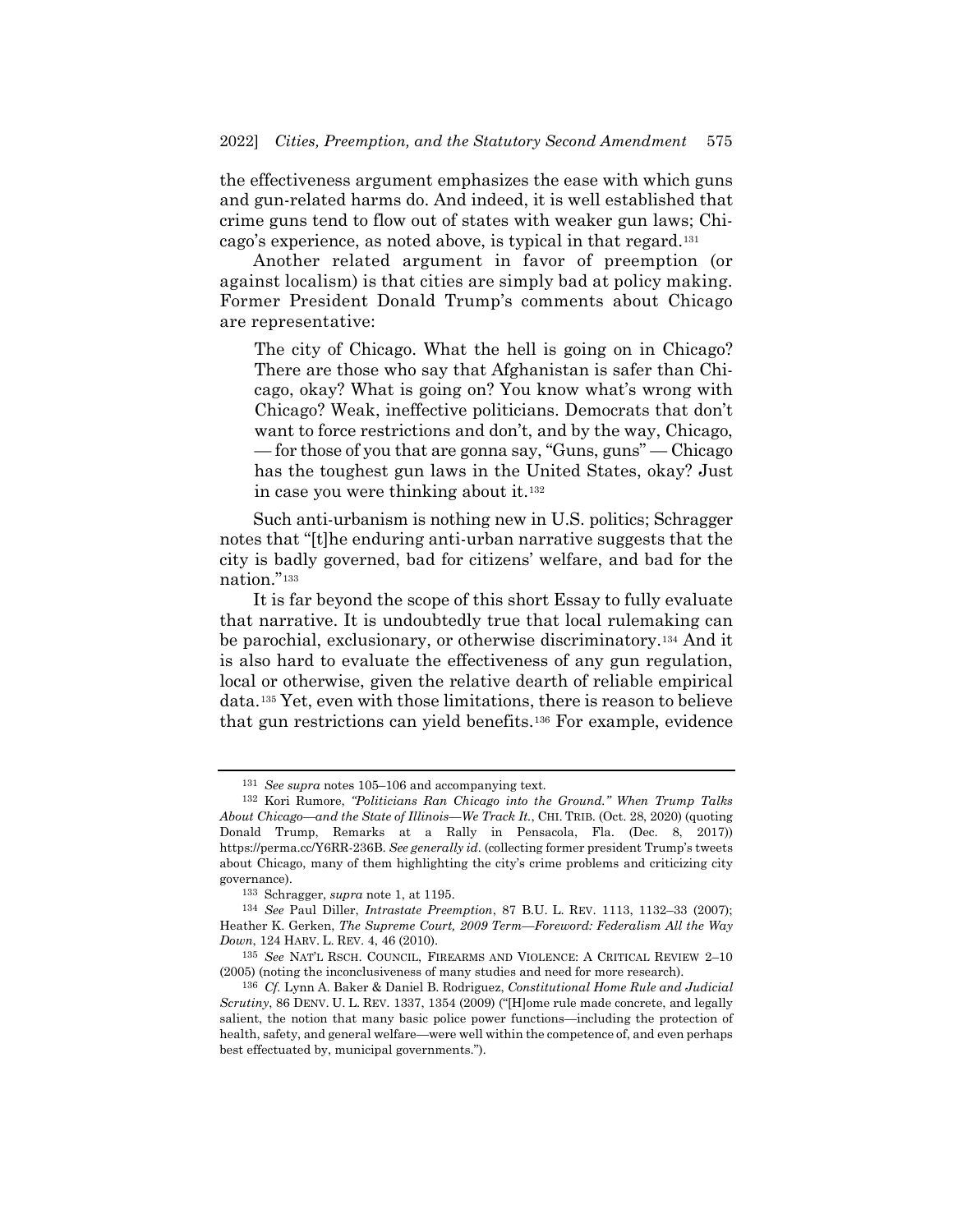has shown that, due in part to stringent local regulations, guns are hard to obtain on the underground gun market in Chicago.[137](#page-19-0) It seems likely that, as is the case in any other area of law, prohibitions can marginally increase the costs of undesirable behavior, which should at the very least deter it.<sup>[138](#page-19-1)</sup>

Moreover, the policy benefits of local regulation are not necessarily limited to those within the adopting jurisdiction: the benefits of experimentation, or simply political proof of concept, can be more broadly shared. The same may be true of the political feasibility of local regulations. As one of the Morton Grove trustees said at the time: "We felt gun control would have to be a grass-roots effort, as with child labor and pollution laws, and wanted to send a message to other villages and towns that they could enact such ordinances."[139](#page-19-2) Goss explains: "Like their national counterparts, most state gun control leaders placed limited faith in the policy effectiveness of local ordinances. But they did see the political potential, via the snowball effect, of organizing around local projects."[140](#page-19-3)

As the story in Part I suggests, this did not happen. As Goss notes, "the gun rights forces appeared to take the political potential of the Chicago-area developments far more seriously than did the gun control side."[141](#page-19-4) Although groups like the National Coalition to Ban Handguns would eventually help fund the legal defense of Morton Grove's law,[142](#page-19-5) they lacked local organizational power and focused their lobbying energy on Congress. Similar prohibitions were passed in Evanston and Oak Park, Illinois, but the imagined grassroots movement never took off.[143](#page-19-6) Preemption laws are not just a reflection of that failure, but a cause—by

<span id="page-19-0"></span><sup>137</sup> Philip J. Cook, Jens Ludwig, Sudhir Venkatesh & Anthony A. Braga, *Underground Gun Markets*, 117 ECON. J. F558, F561–68 (2007).

<span id="page-19-1"></span><sup>138</sup> *Friedman*, 784 F.3d at 412 ("Local crimes are most likely to be committed by local residents, who are less likely to have access to firearms banned by a local ordinance. . . . Plaintiffs' argument proves far too much: it would imply that no jurisdiction other than the United States as a whole can regulate firearms.").

<span id="page-19-3"></span><span id="page-19-2"></span><sup>139</sup> Nathaniel Sheppard Jr., *Illinois Town Faces Lawsuit After Limiting Pistol Use*, N.Y. TIMES (July 4, 1981), https://perma.cc/84T8-KFP4 (quoted in Goss, *supra* note [35,](#page-5-12) at 704).

<sup>140</sup> Goss, *supra* note [35,](#page-5-12) at 707.

<sup>141</sup> *Id.* at 704; *see also* Kirby, *supra* note [36,](#page-5-11) at 478–79 (describing the NRA's efforts).

<span id="page-19-5"></span><span id="page-19-4"></span><sup>142</sup> *See generally* Quilici v. Village of Morton Grove, 695 F.2d 261 (7th Cir. 1982) (upholding handgun law).

<span id="page-19-6"></span><sup>143</sup> A year after the Morton Grove ordinance, San Francisco mayor Dianne Feinstein proposed a similar ordinance, which was eventually adopted, even in the face of a written opinion by the California attorney general concluding that it was preempted—a conclusion soon confirmed by the California courts. Doe v. City & County of San Francisco, 136 Cal. App. 3d 509, 511 (Ct. App. 1982). *See generally* Don B. Kates & C.D. Michel, *Local Gun Bans in California: A Futile Exercise*, 41 U.S.F. L. REV. 333 (2007).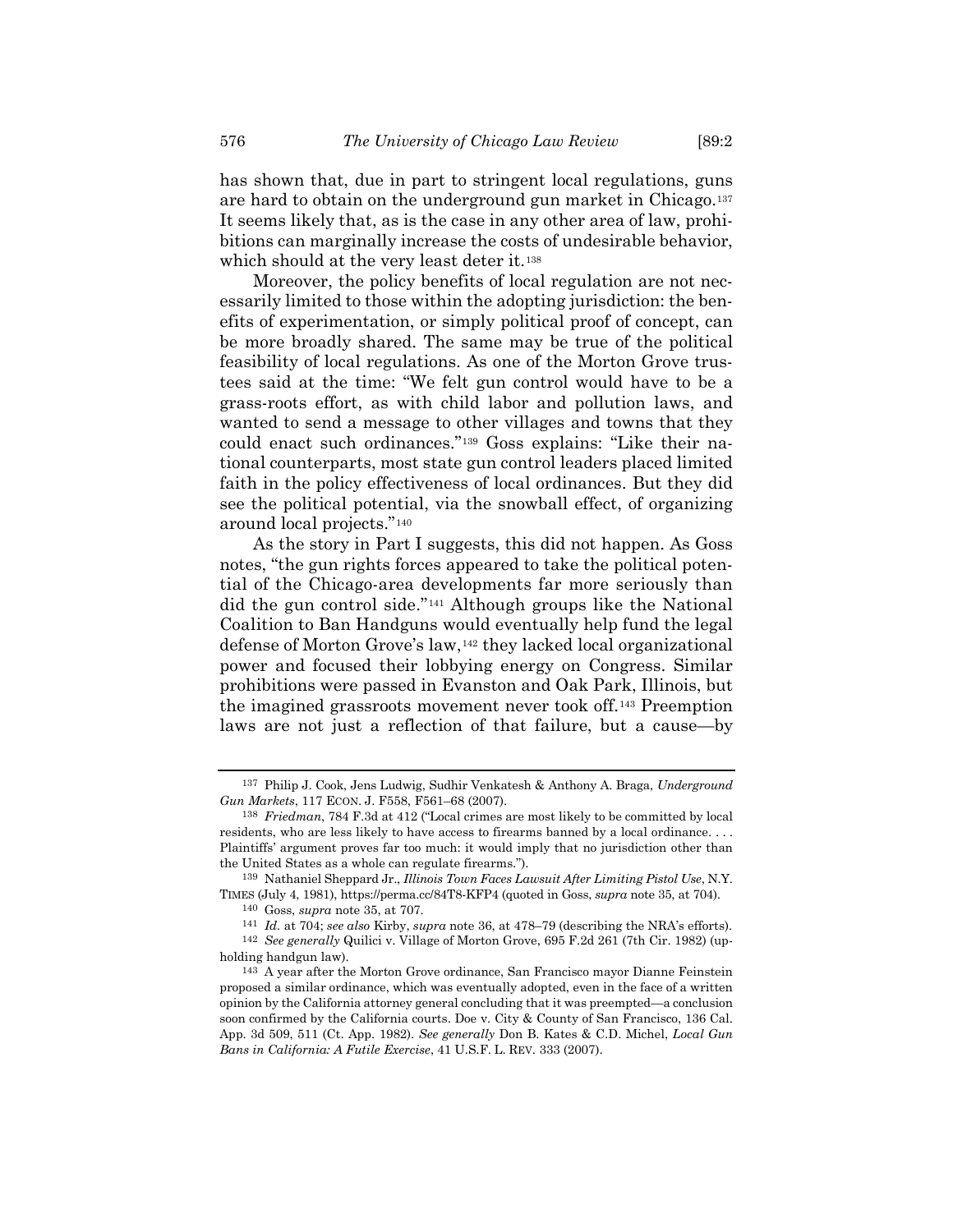limiting policy innovation, they limit policy diffusion.[144](#page-20-0) Whether that is a good or a bad thing likely depends in part on whether one thinks that local firearms rules are likely to violate constitutional rights or interests—an issue to which the following Section turns.

### C. Rights and Rhetoric

Supporters of firearms preemption laws often argue that such laws are needed to protect the right to keep and bear arms. As noted above, the NRA argued that Morton Grove's regulation was the harbinger of a broader campaign to make gun possession illegal.[145](#page-20-1) In the words of one supporter, "There are lots of areas where home rule certainly applies, ... [b]ut this is not one of them. Not when it comes to an unalienable, natural, God-given right for people to protect themselves."[146](#page-20-2) Similar rhetoric has been deployed in support of national concealed carry reciprocity,[147](#page-20-3) notwithstanding the fact that *Heller* itself indicates that concealed carrying of firearms is not even covered by the Second Amendment.[148](#page-20-4) Still, it is true that some of the regulations which have been held to violate the post-*Heller* Second Amendment are local and that stringent preemption laws might have kept them

<span id="page-20-0"></span><sup>144</sup> *See generally* Jacob Alderdice, Note, *Impeding Local Laboratories: Obstacles to Urban Policy Diffusion in Local Government Law*, 7 HARV. L. & POL'Y REV. 459 (2013). Goss quotes the former leader of a national gun control organization: "There's no question that the NRA's effort to pass preemption laws was a serious setback, and there's no question that whatever the implications in terms of policy, what you do lose at the local level is the ability to rally people around a local issue." Goss, *supra* note [35,](#page-5-12) at 706–07.

<span id="page-20-1"></span><sup>145</sup> *See supra* notes [48](#page-7-10)[–49](#page-7-11) and accompanying text; *see also* Joe Palazzolo, Ashby Jones & Patrick O'Connor, *City Gun Laws Hit Roadblock*, WALL ST. J. (Feb. 5, 2013), https://www.wsj.com/articles/SB10001424127887324761004578286072929691906 ("At the time, Morton Grove's ban was the strictest gun-control law in the country, and was viewed as the beginning of a nationwide trend.").

<span id="page-20-2"></span><sup>146</sup> Matt Valentine, *Disarmed: How Cities Are Losing the Power to Regulate Guns*, THE ATLANTIC (Mar. 6, 2014) (quoting Patricia Stoneking, president of the Kansas State Rifle Association), https://perma.cc/SDE6-PL72; *see also* Robert J. Cahall, Note, *Local Gun Control Laws After* District of Columbia v. Heller*: Silver Bullets or Shooting Blanks? The Case for Strong State Preemption of Local Gun Control Laws*, 7 RUTGERS J.L. & PUB. POL'Y 359, 390 n.98 (2010) (arguing that "the utility of preemption lies in its ability to minimize and avoid violations of the rights protected by the Second Amendment, and not necessarily to preclude any and all possible variations in the law that could result in disparate treatment").

<span id="page-20-3"></span><sup>147</sup> *See, e.g.*, *House Passes Concealed Carry Reciprocity*, NRA INST. FOR LEGIS. ACTION (Dec. 6, 2017), https://perma.cc/7TVZ-CTKM.

<span id="page-20-4"></span><sup>148</sup> *Heller*, 554 U.S. at 626; *see* Jonathan Meltzer, *Open Carry for All:* Heller *and Our Nineteenth-Century Second Amendment*, 123 YALE L.J. 1486, 1518–28 (2014) (arguing that concealed carry is not covered by the Second Amendment but that open carrying is).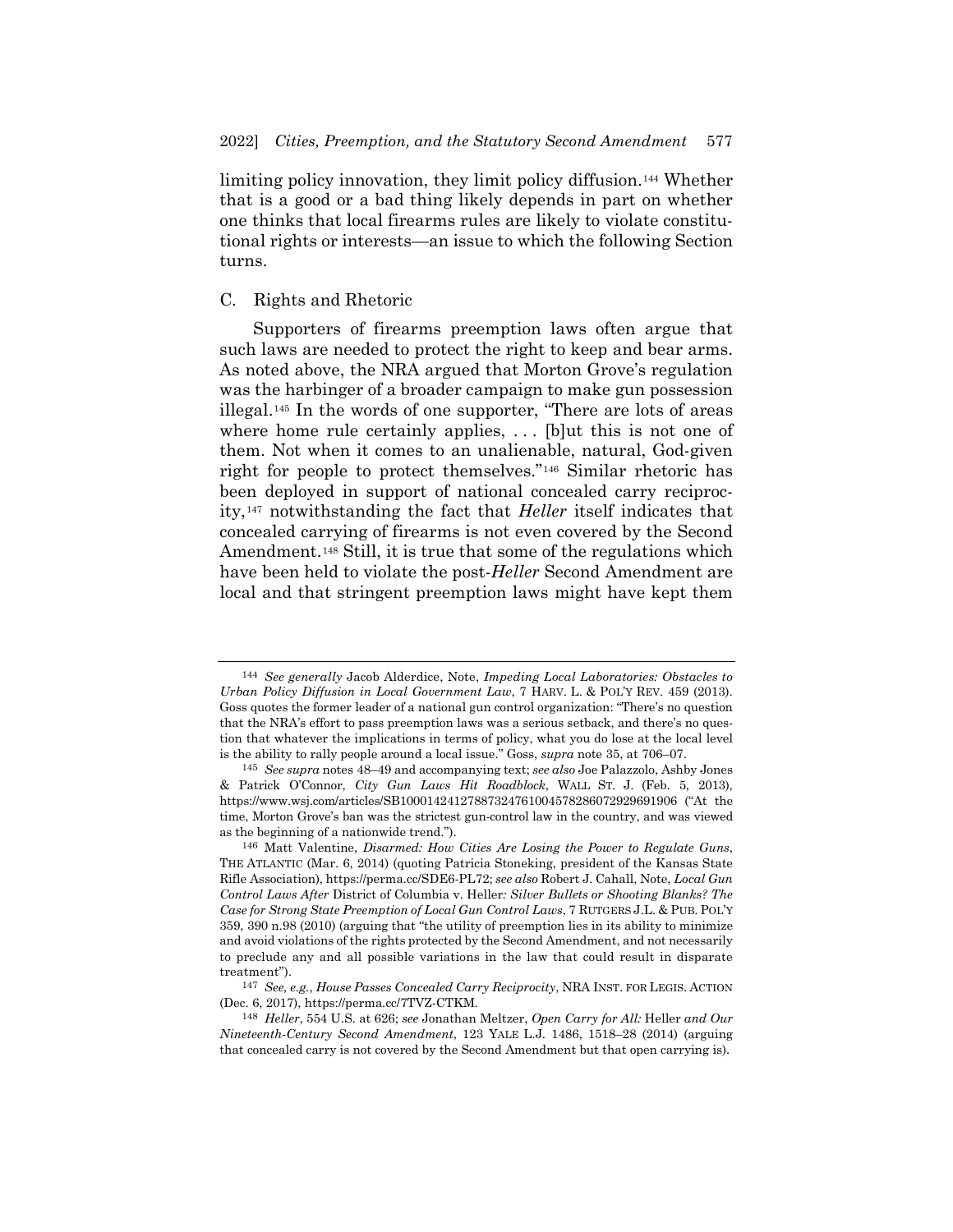off the books in the first place. Chicago's handgun ban is, of course, an obvious example.[149](#page-21-0)

The fact that such laws have been struck down in court, however, suggests that preemption laws—if justified as a necessary protection for *Heller*'s right—are a solution in search of a problem. Of course, some gun rights advocates believe that courts are underprotecting the right, relegating it to "second-class" status[150](#page-21-1) or even engaging in "massive resistance" to *Heller*.[151](#page-21-2) But even if one is sympathetic to this view,[152](#page-21-3) it is hard to justify the severity of current punitive preemption laws. Threatening Tucson with a loss of state funding because it destroys crime guns that cannot be repurposed for police work<sup>[153](#page-21-4)</sup> is not required by any plausible reading of the Second Amendment. Perhaps some local laws go too far in restricting firearms, but—if rights are the justification preemption laws err in the other direction. They go far beyond any plausible reading of the Second Amendment—for example, by pro-hibiting local rules "relating to" guns.<sup>[154](#page-21-5)</sup>

Of course, one might nonetheless argue that this is the proper balance to be struck: that preemption laws are supererogatory with regard to constitutional values, in much the same way that, say, civil rights statutes properly go above and beyond what equal protection requires. On this view, the use of preemption as a prophylactic might be justifiable in roughly the same way that Congress can use its Section 5 power to prohibit state laws that have not been found to violate the Fourteenth Amendment. (Of course, even then, such remedies must be "congruent and

<sup>149</sup> *See McDonald*, 561 U.S. at 791.

<span id="page-21-1"></span><span id="page-21-0"></span><sup>150</sup> *See generally* Joseph Blocher & Eric Ruben, *"Second-Class" Rhetoric, Ideology, and Doctrinal Change*, 110 GEO. L.J. (forthcoming 2022).

<span id="page-21-2"></span><sup>151</sup> *See, e.g.*, Alice Marie Beard, *Resistance by Inferior Courts to Supreme Court's Second Amendment Decisions*, 81 TENN. L. REV. 673, 673 (2014) (citing Editorial, *Massive Gun Resistance*, WALL ST. J. (Apr. 12, 2013), https://www.wsj.com/articles/SB10001424127887324600704578402760760473582) ("In the wake of the Supreme Court's *District of Columbia v. Heller* [ ] and *McDonald v. Chicago* decisions that clarify, expand, and protect Second Amendment rights, federal and state inferior courts have been engaging in massive resistance.").

<span id="page-21-3"></span><sup>152</sup> My own review of post-*Heller* caselaw does not suggest to me any such widespread treatment. Ruben & Blocher, *supra* note [15,](#page-2-6) at 1507–08. *See generally* Adam M. Samaha & Roy Germano, *Is the Second Amendment a Second-Class Right?*, 68 DUKE L.J. ONLINE 57 (2018) (concluding that there are plausible alternative explanations for the data other than the "second-class" argument); Timothy Zick, *The Second Amendment as a Fundamental Right*, 46 HASTINGS CONST. L.Q. 621 (2019) (arguing that the Second Amendment and the First Amendment received comparable protection during their first decades of doctrinal development).

<span id="page-21-4"></span><sup>153</sup> *See supra* notes [95](#page-12-7)[–97](#page-12-8) and accompanying text.

<span id="page-21-5"></span><sup>154</sup> Tartakovsky, *supra* note [79,](#page-10-1) at 7.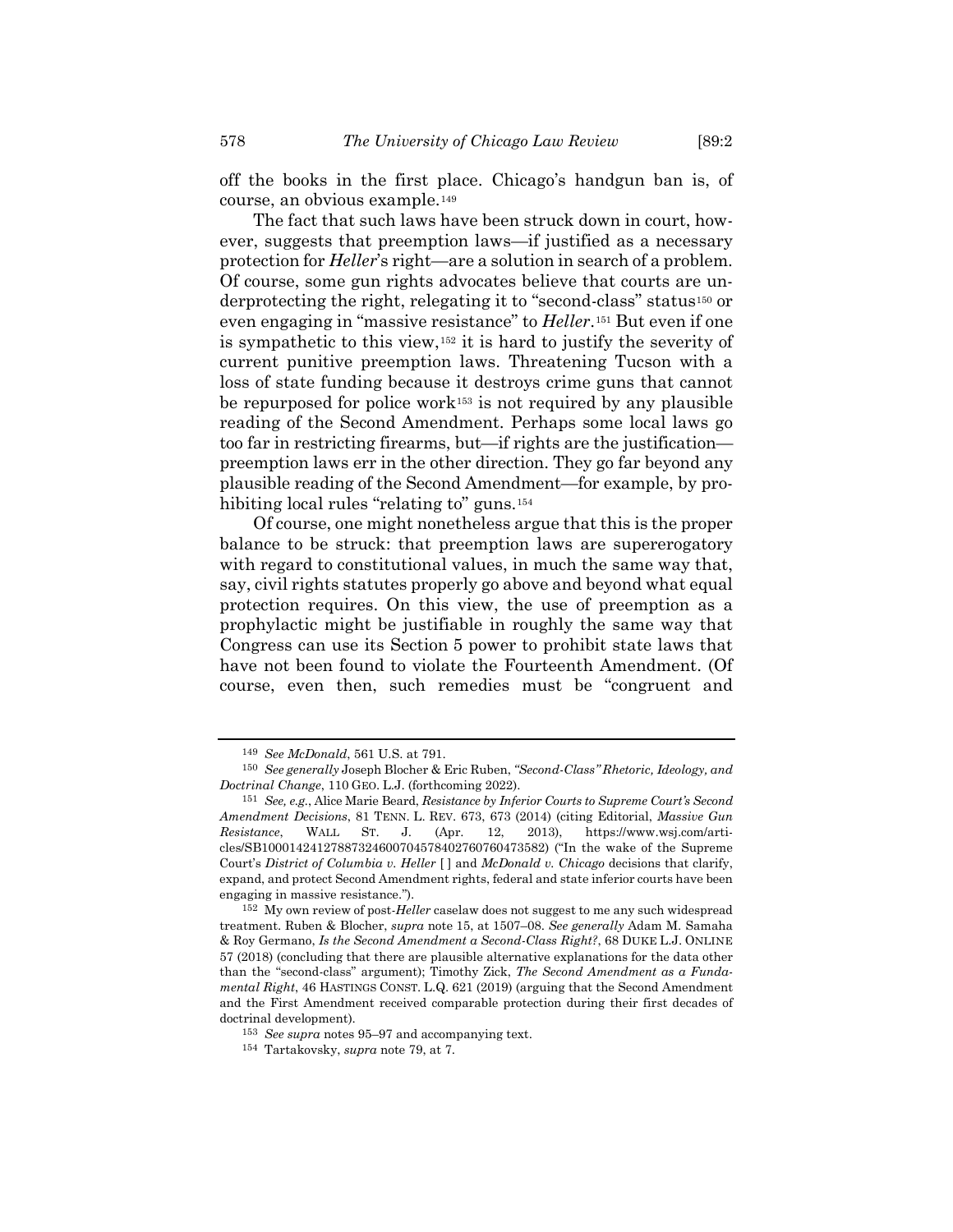proportional" to an identified constitutional harm,[155](#page-22-0) and some firearms preemption laws plainly are not.)

One problem with this argument is that preempting regulation in the name of one constitutional interest—gun rights—can threaten other constitutional interests.[156](#page-22-1) Although the gun debate is often portrayed as having the Constitution on just one side—that of gun owners—such a binary is misleading. As in other areas of constitutional law,[157](#page-22-2) there are constitutional interests on many sides of the dispute. Advocates of gun regulation, like advocates of gun rights, are increasingly asserting constitutional interests of their own which they say are threatened by un-restricted gun possession: the rights to speak,<sup>[158](#page-22-3)</sup> to peaceably as-semble,<sup>[159](#page-22-4)</sup> to receive an education,<sup>[160](#page-22-5)</sup> to responsive government,<sup>[161](#page-22-6)</sup> to *not* keep or bear arms,<sup>[162](#page-22-7)</sup> and to safety and life.<sup>[163](#page-22-8)</sup>

Preemption laws represent a government intervention on one side of this political struggle. They are, it should be emphasized, a thumb on the scale in favor of gun owners in a battle that they are already, in many ways, winning. The effects, both direct and indirect, are considerable.

One of the ripple effects of broad preemption laws might be to dampen the use of local law to establish a duty of care. Chicago's handgun prohibition (the one struck down in *McDonald*) played a role in the public-nuisance litigation brought against industry defendants by individual and government plaintiffs in the 1990s. Specifically, "the plaintiffs allege[d] that [the] defendants market and distribute their handguns to circumvent these local prohibitions, facilitating, and encouraging sales to Chicago residents as

<span id="page-22-4"></span>159 *See* Luke Morgan, Note, *Leave Your Guns at Home: The Constitutionality of a Prohibition on Carrying Firearms at Political Demonstrations*, 68 DUKE L.J. 175, 185–87 (2018).

<span id="page-22-6"></span><span id="page-22-5"></span>160 *See* Patricia Somers & Nicholas Phelps, *Not Chilly Enough? Texas Campus Carry and Academic Freedom*, 9 J. ACAD. FREEDOM 1, 6–8 (2018).

<sup>155</sup> *See* City of Boerne v. Flores, 521 U.S. 507, 508 (1997).

<sup>156</sup> Blocher & Siegel, *supra* note [26,](#page-4-8) at 33–34.

<span id="page-22-2"></span><span id="page-22-1"></span><span id="page-22-0"></span><sup>157</sup> Jamal Greene, *The Supreme Court, 2017 Term—Foreword: Rights as Trumps?*, 132 HARV. L. REV. 28, 34 (2018) ("The paradigmatic rights conflict of the twenty-first century has involved multiple principles that must be jointly maximized or else selectively abandoned. . . . Our rights culture cannot constitute us unless all rights count, and all rights cannot count if all rights are absolute.").

<span id="page-22-3"></span><sup>158</sup> *See* Gregory P. Magarian, *Speaking Truth to Firepower: How the First Amendment Destabilizes the Second*, 91 TEX. L. REV. 49, 55 (2012).

<sup>161</sup> *See* Blocher & Siegel, *supra* note [26,](#page-4-8) at 21–25.

<sup>162</sup> *See* Blocher, *supra* note [11,](#page-1-8) at 18.

<span id="page-22-8"></span><span id="page-22-7"></span><sup>163</sup> *See* Brief for March for Our Lives Action Fund as Amicus Curiae Supporting Respondents, at 29, N.Y. State Rifle & Pistol Ass'n v. City of New York, 139 S. Ct. 939 (2019) (No. 18-280); *see also* Jonathan Lowy & Kelly Sampson, *The Right Not to Be Shot: Public Safety, Private Guns, and the Constellation of Constitutional Liberties*, 14 GEO. J.L. & PUB. POL'Y 187, 196 (2016).